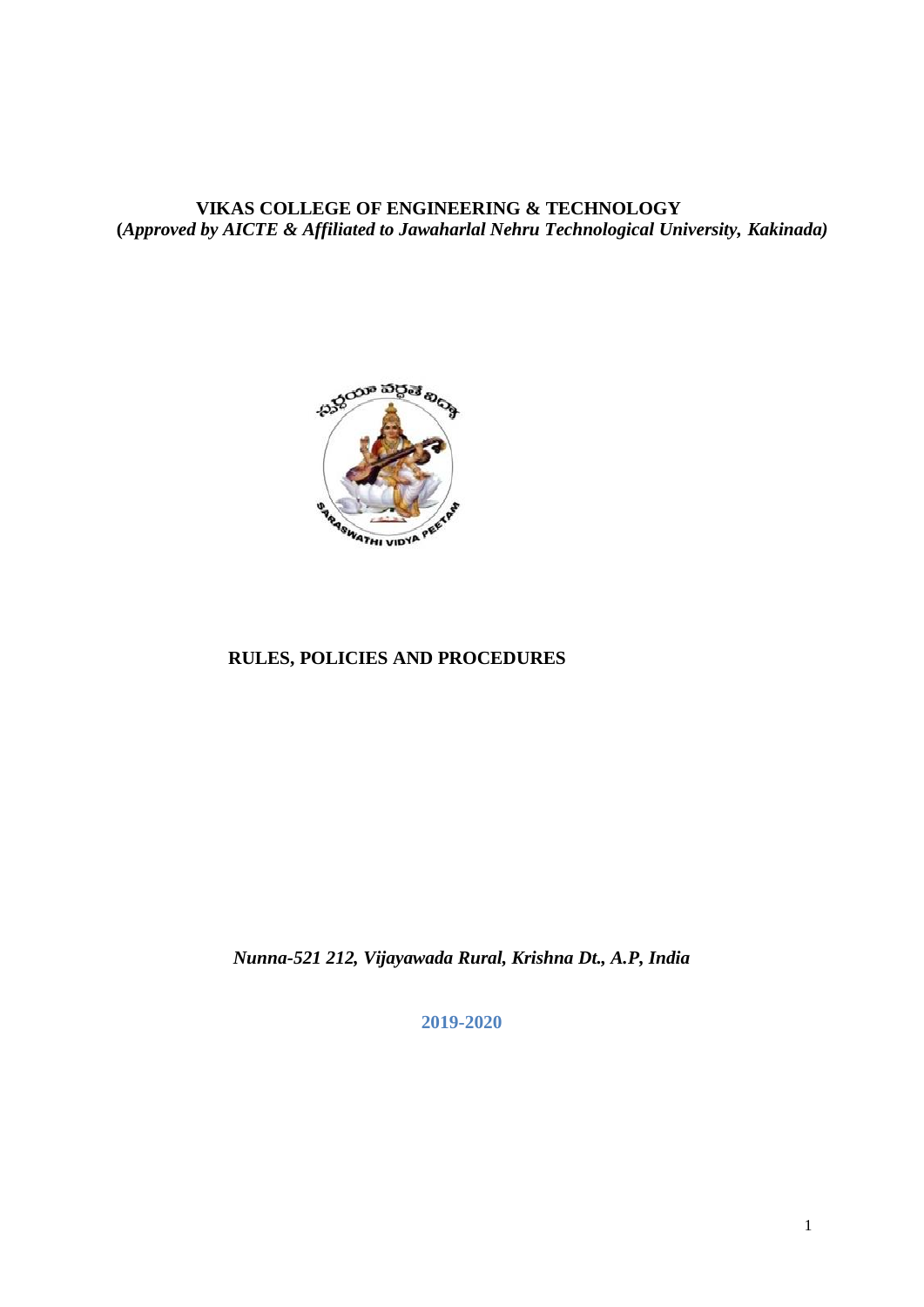# **VIKAS COLLEGE OF ENGINEERING & TECHNOLOGY**

# *Nunna-521 212, Vijayawada Rural, Krishna Dt., A.P, India*

# **RULES, POLICIES AND PROCEDURES**

# **CONTENTS**

| <b>Chapter No</b> | <b>Contents</b>                                                                       | Page No. |
|-------------------|---------------------------------------------------------------------------------------|----------|
| $\mathbf{1}$      | <b>Extent of Application</b>                                                          | 3        |
| $\overline{2}$    | Definitions                                                                           | 5        |
| 3                 | <b>Legal Provisions</b>                                                               | 7        |
| $\overline{4}$    | <b>Service Rules</b>                                                                  | 8        |
| 5                 | <b>Finance and Accounts</b>                                                           | 17       |
| 6                 | Rules & Regulations (for conduct & Discipline of Students)                            | 21       |
| 7                 | General Regulations – Conduct & Discipline of Students –<br>Levy of Fines & Penalties | 27       |
| 8                 | <b>Library Rules</b>                                                                  | 30       |
| 9                 | <b>Hostel Rules</b>                                                                   | 32       |
| 10                | Grievance Redressel Procedure                                                         | 33       |
| 11                | Purchase & Stores Procedure                                                           | 35       |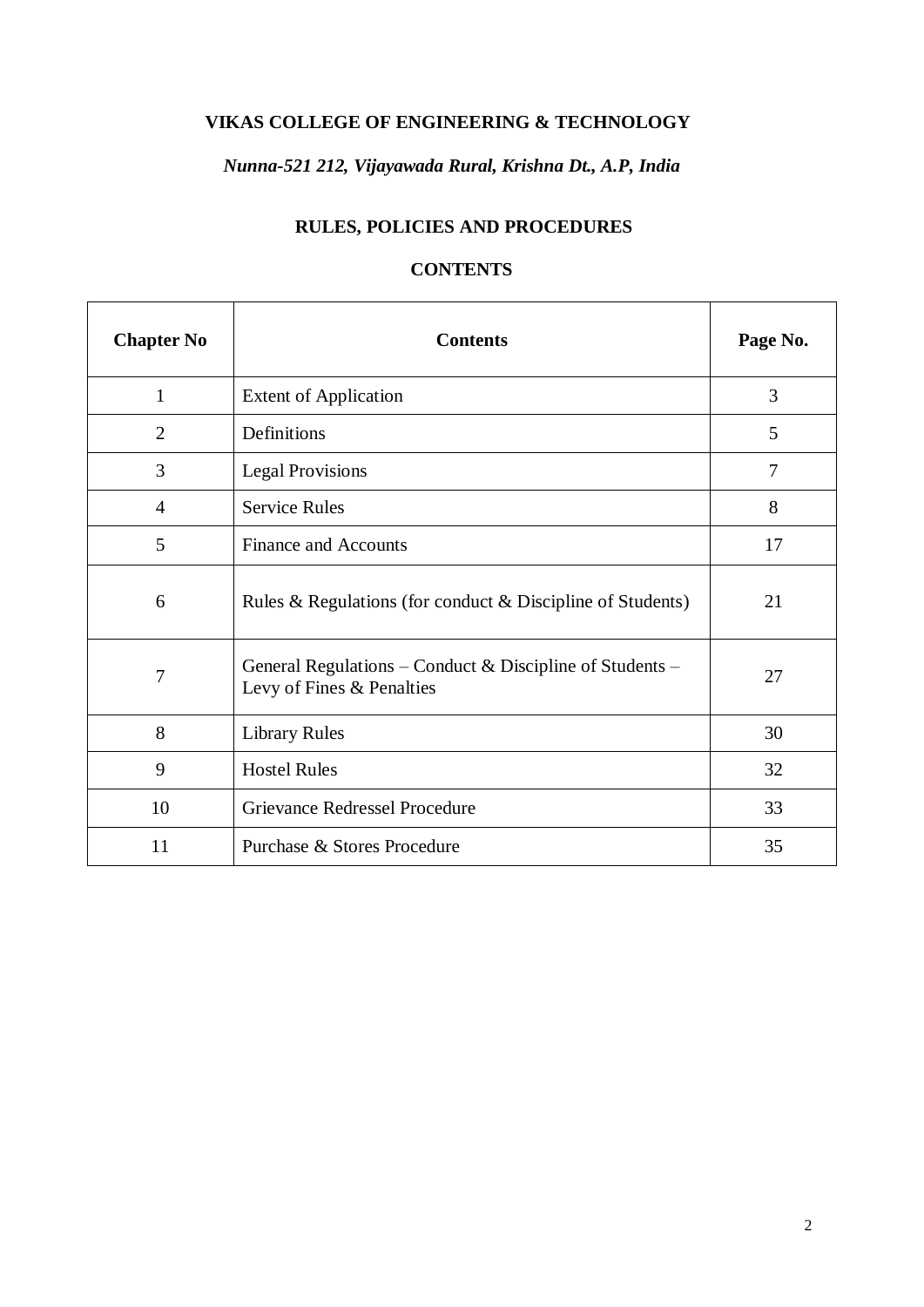#### **CHAPTER -1**

## **EXTENT OF APPLICATION**

- 1.1 The rules, policies and procedures shall come in to force with immediate effect.
- 1.2 The Rules, Policies and Procedures shall apply to all employees of Vikas College of Engineering and Technology, unless otherwise expressly provided by an order or agreement made between the employee and the College.
- 1.3 These Rules, Policies and Procedures are subject to deletion, amendment and introduction of new Rules, Policies and procedures by the Competent Authority i.e. Governing Body of Vikas College of Engineering and Technology.
- 1.4 Words importing masculine gender shall also include feminine gender and vice versa

1.5 In case of any ambiguity ordoubt arising in the interpretation of any Rule, it shall be referred to the Principal of the College. The decision of the GB of the College shall befinal.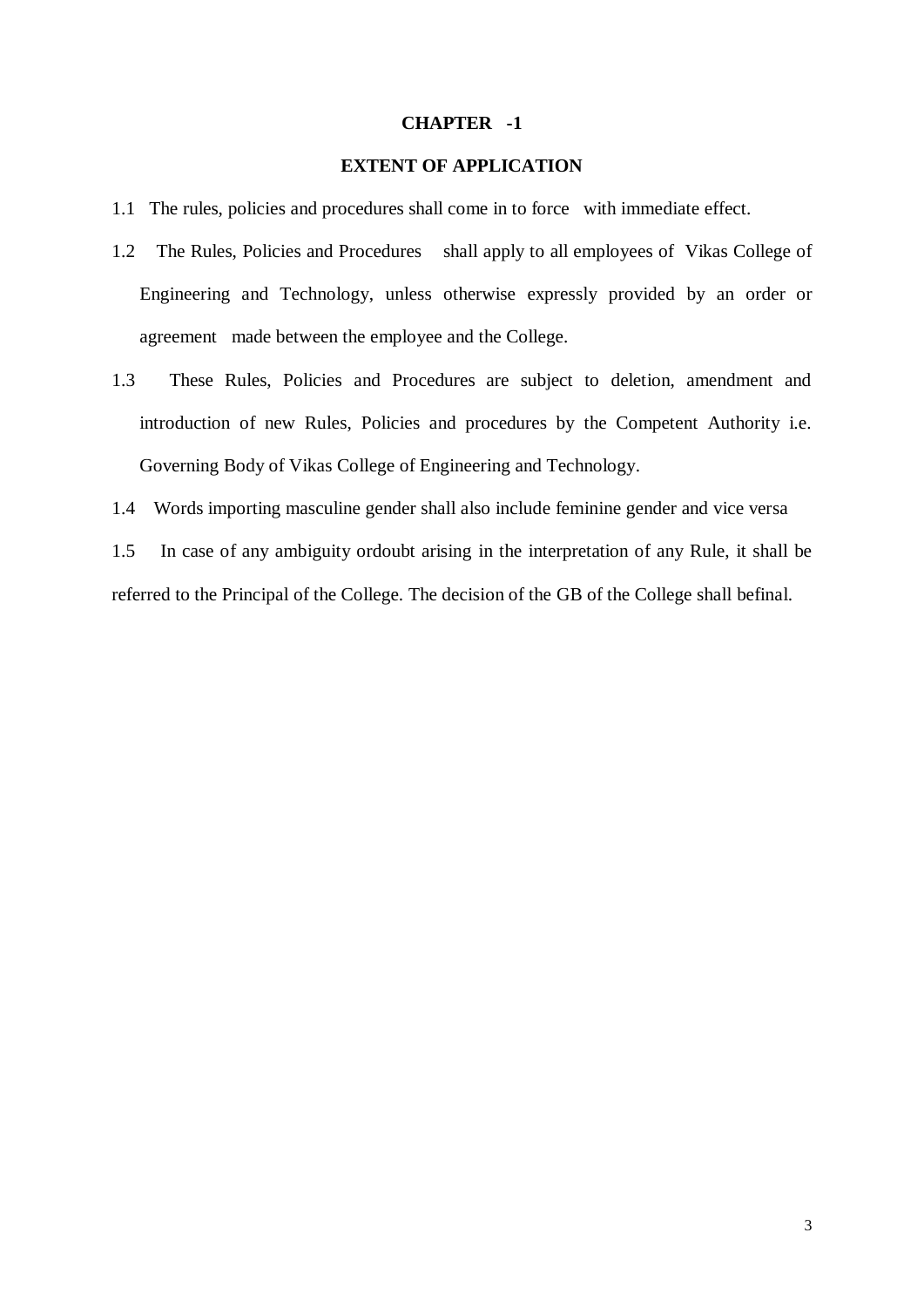# **VISION**

To be a premier educational institution for knowledge and skill development

## **MISSION**

- Inculcate self-learning abilities and impart value based education
- Promote knowledge sharing and innovation with mutual partnerships
- Involve in activities, trainings for the overall development of the stakeholders
- Provide an ambience conducive for building engineers, entrepreneurs and administrators
- Inspire and make the rural youth ready for the competitive world with values and ethics

# **QUALITY POLICY**

Our quality policy is to impart value based education and strives for continuous improvement by adopting modern training methodologies with quality infrastructure, human resources that meet the needs of society.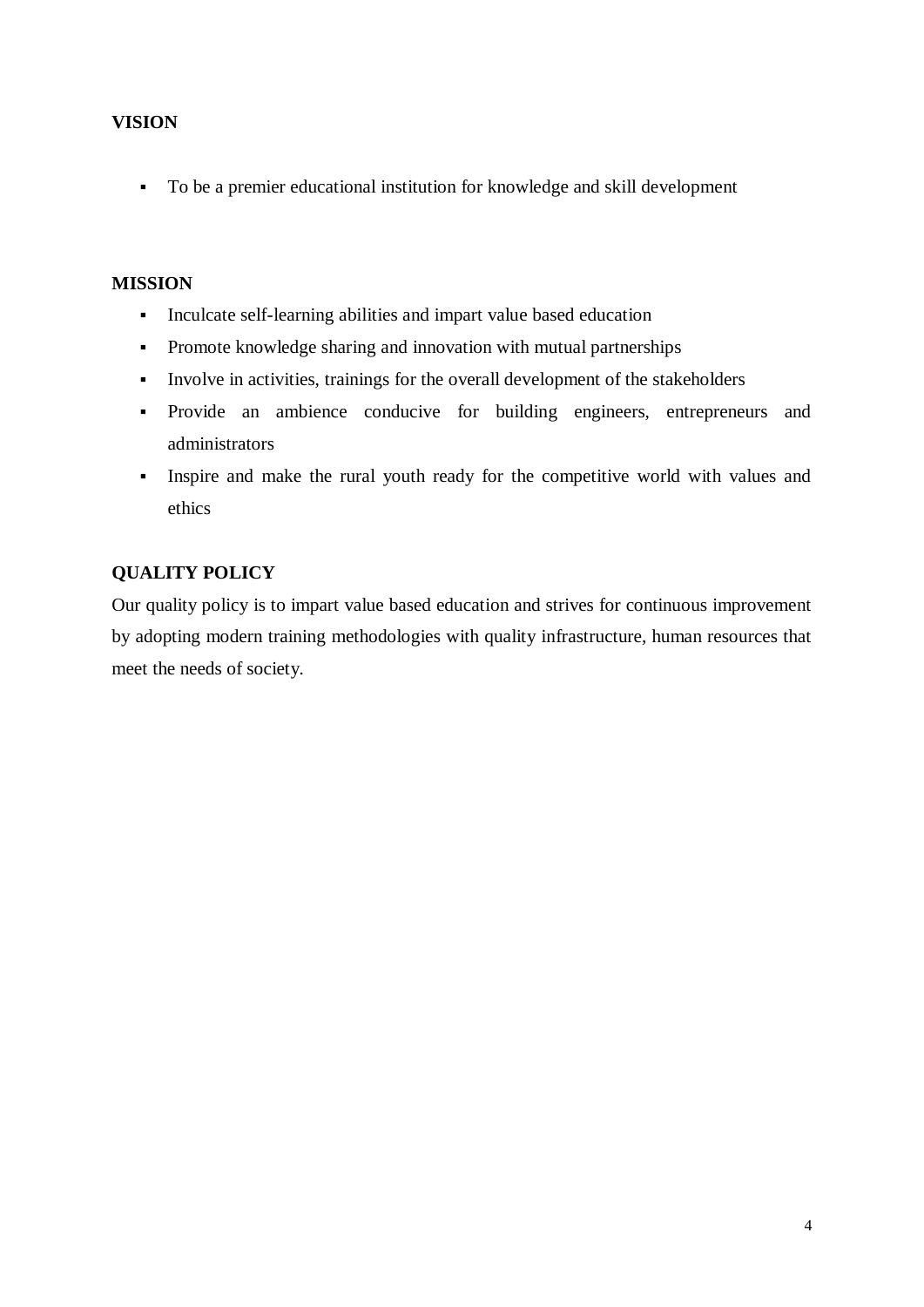#### **CHAPTER – 2**

#### **DEFINITIONS**

2.1 Academic Year means a period of twelve (12) months commencing from the dates Specified by the Affiliating University for commencement of class work.

2.2 Principal means Principal of the Vikas College of Engineering and Technology.

2.3 College means the Vikas College of Engineering and Technology.

2.4 Competent Authority means Principal.

2.5 Disciplinary Authority means Principal of Vikas College of Engineering and Technology,

2.6 Appointing Authority means Principal of Vikas College of Engineering and Technology.

2.7 On Duty: An employee is said to be on duty when:

- He is performing the duties of a post to which he is appointed or performing other assigned duties or attending a Seminar /Symposium/Workshop or undergoing a training programme for which he has been nominated.
- He is absent from duty on account of closed holidays and vacation.
- He is absent from duty on account of availing the leave in accordance with the leave rules.
- He is deputed for attending any examinations related work by the College as per orders of the Affiliating University.
- He performs any other duties assigned to him by the competent authority, outside the College campus.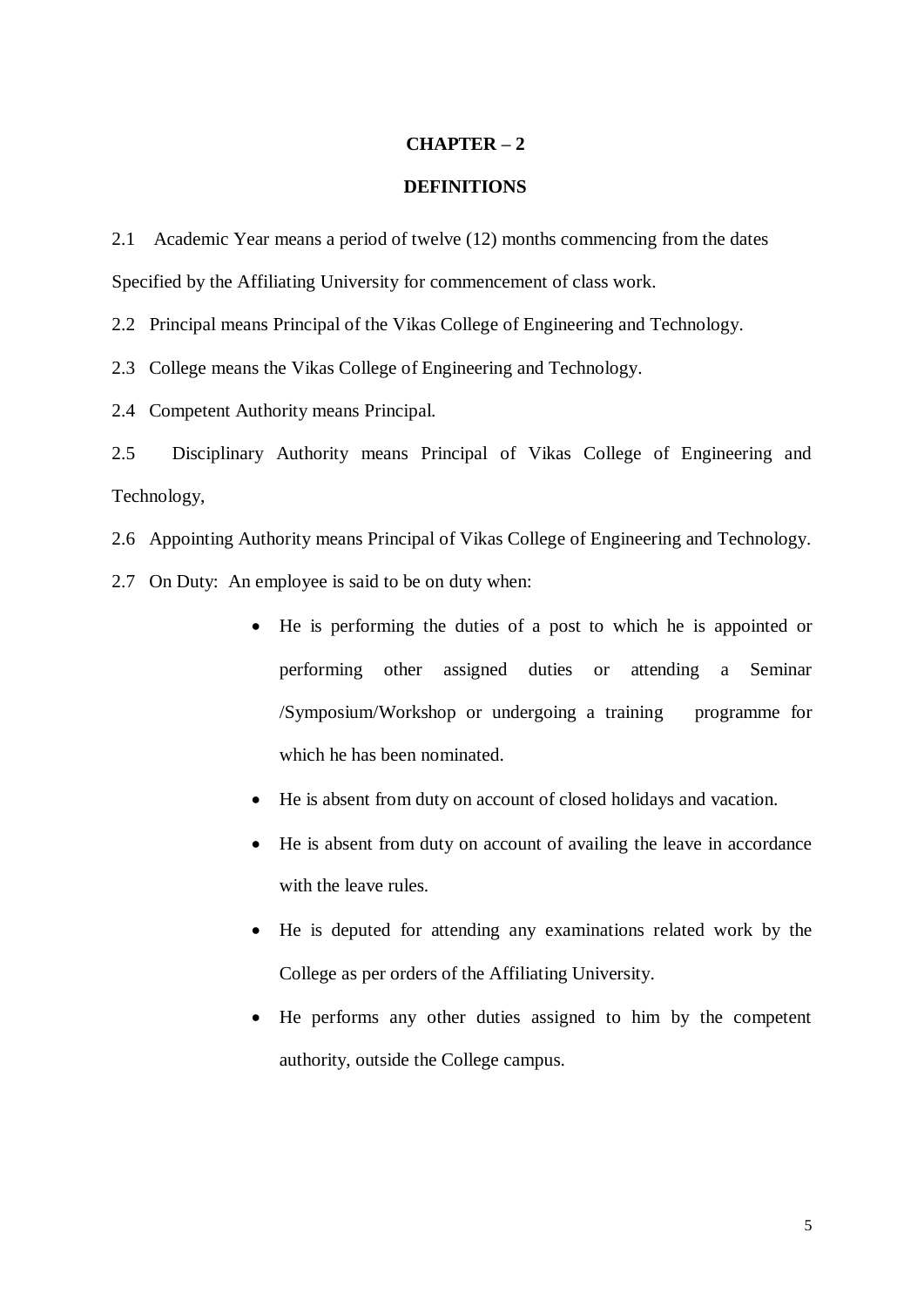2.8 Employee means any person appointed by the College to any service or post in connection with the affairs of the College. The term employee does not include a person employed on daily wages, part time employees or appointed under a contract.

2.9 Faculty means all teaching staff

2.10 Non-Teaching Staff - Technical means all staff appointed with technical qualifications in the Laboratories /Computer Centre/ and Maintenance work (excluding helpers / attenders)

2.11 Non-Teaching staff means all ministerial and supporting staff

2.12 Month means a Calendar month.

2.13 Principal means the Head of the College

2.14 Student includes a person enrolled in the College for studying a course or other academic distinction or for undergoing any training in the College.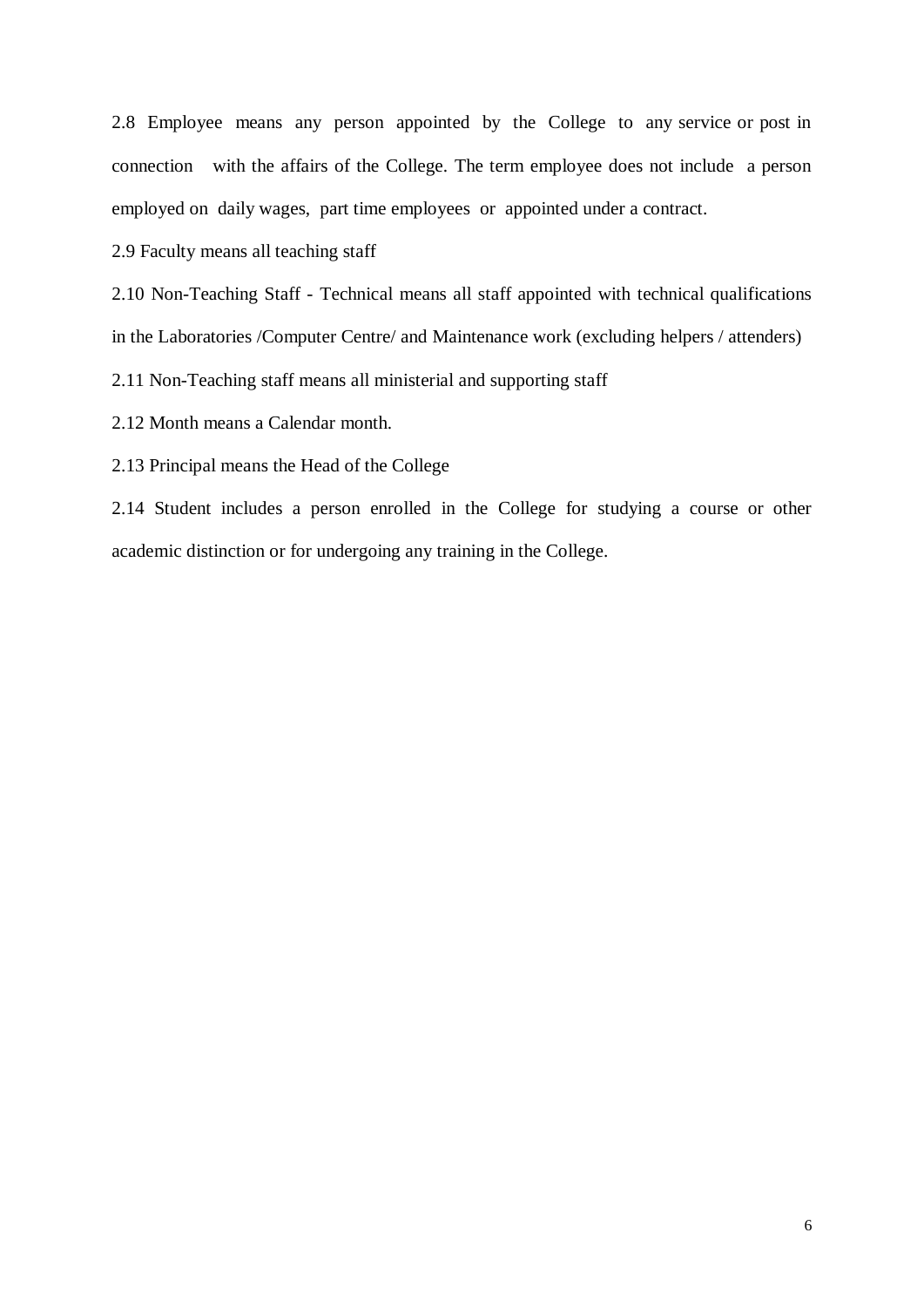#### **CHAPTER-3**

# **LEAGAL PROVISIONS**

3.1 The Vikas College of Engineering and Technology shall have perpetual succession. It can be sued and shall sue by that name.

3.2 In all suits and other legal proceedings by or against the College/Society, the pleading shall be signed and verified by the Chairman. All process of such suits and proceedings shall be issued to and served on him.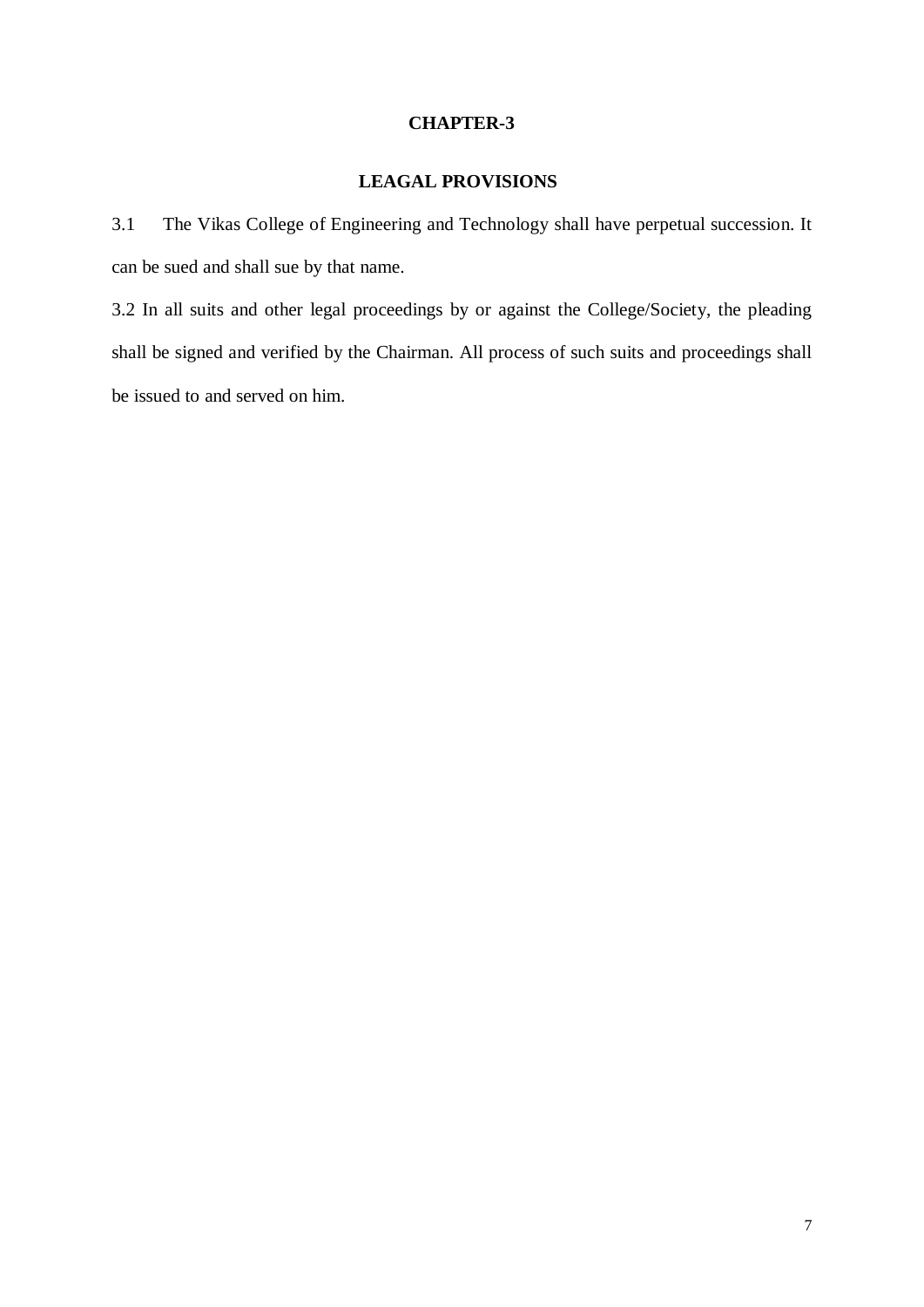#### **CHAPTER-4**

#### **SERVICE RULES**

#### 4. 1 **SCOPE & DEFINITION**

4.1.1 These Rules shall be known as Vikas College of Engineering and Technology service rules and shall herein after be referred to as "SERVICE RULES'

4.1.2 These SERVICE RULES are to define the service conditions of the employee of the Vikas College of Engineering and Technology for reference, understanding and implementation.

4.1.3 These Service Rules are to regulate the conduct, discipline and allied matters of the employees of the Vikas College of Engineering and Technology.

4.1.4 These Service Rules will apply to all employees, whether permanent or temporary who are in the whole time employment of Vikas College of Engineering and Technology, unless otherwise provided by the terms of any contract or agreement or letter of employment.

#### **4.1. INTERPRETATION**

The Institution reserve the right to interpret these Service Rules and any supplementary rules or orders issued there under and such interpretation shall be final and binding upon the employees and every person concerned thereto.

#### **4.3 MODIFICATION**

The Institution reserves the right to modify, cancel or amend any or all of the Service Rules or any supplementary rules or orders issued in connection with these service rules at any time.

#### **4.4 WORKING HOURS**

4.4.1 The hours of work of the employee shall be such, as notified by the Institution from time to time

4.4.2 An employee may however be required by the Competent Authority to work on Sundays/Holidays/after College hours due to exigencies of work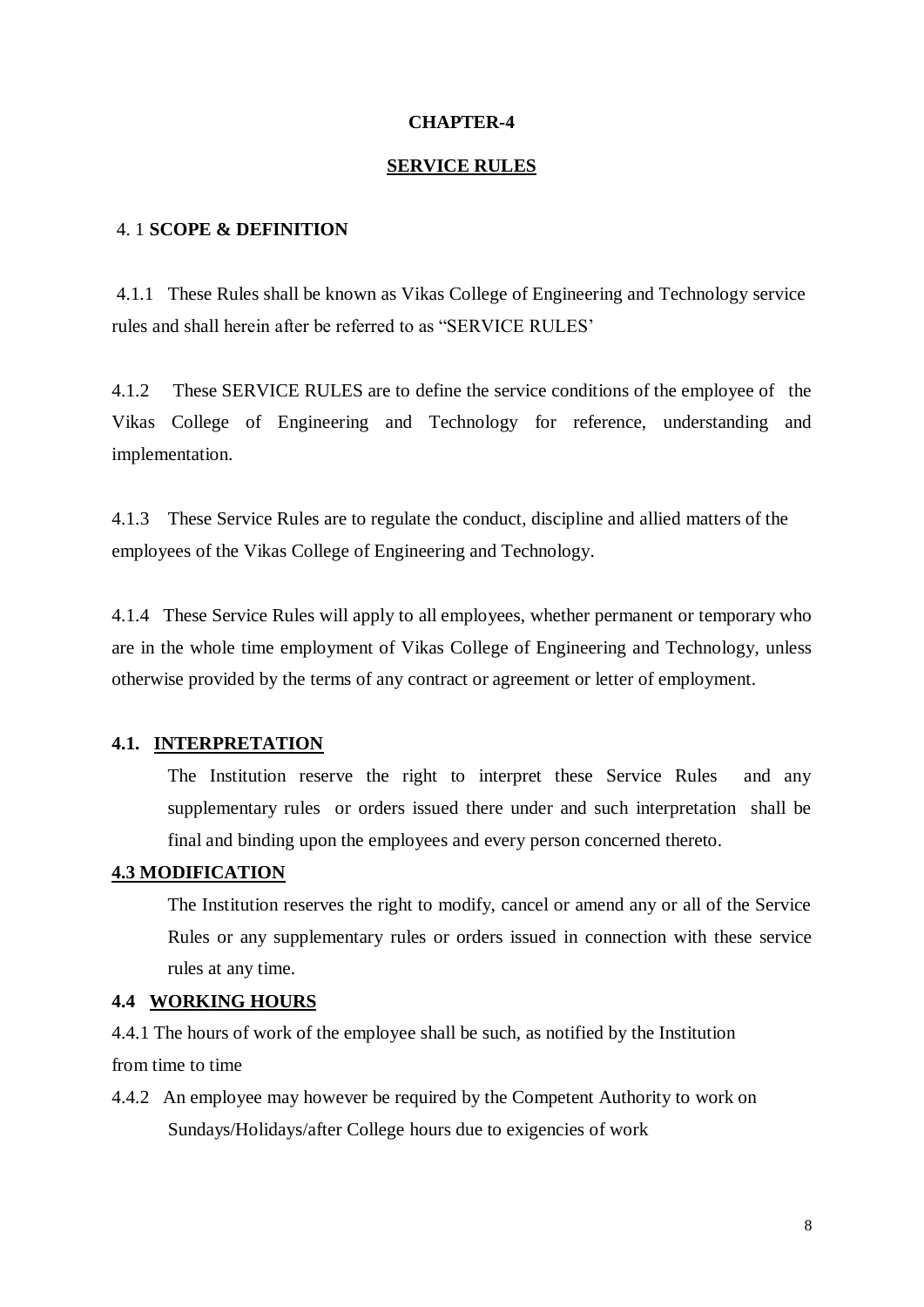4.4.3 Every employee shall be punctually present in the College at the beginning time and shall not, unless otherwise permitted, leave the work place before the closing time.

## **4.5 ATTENDANCE**

- 4.5.1 Attendance shall be marked daily according to the methods prescribed by the Institution from time to time
- 4.5.2 Every Employee shall be punctually present at the Institution at the opening time and shall not, unless otherwise permitted, leave the place of work before the closing time

#### **4.6. HOLIDAYS**

- 4.6.1 Every employee of the Institution shall be allowed a weekly holiday.
- 4.6.2 In addition to the weekly holiday, an employee shall be allowed in a calendar year closed holidays including national holidays as per the list of holidays declared by the affiliating University for the affiliated colleges (I.e. JNTUK).

4.6.3 An employee however cannot avail the summer holidays declared by the Competent Authority for the Students of the Institution, unless permitted by the Competent Authority.

# **4.7. LEAVE RULES**

4.7.1 An employee allowed 12 days causal leave in a Calendar Year. The Competent Authority reserves the right to modify the leave entitlement with full wages from time to time

4.7.2 An Employee on completion of minimum of 2 calendar years is eligible for 3 earned leaves and there after eligible for 3 earned leaves on completion of each calendar year. Holidays occurring during the period od earned leave shall be counted as earned leave.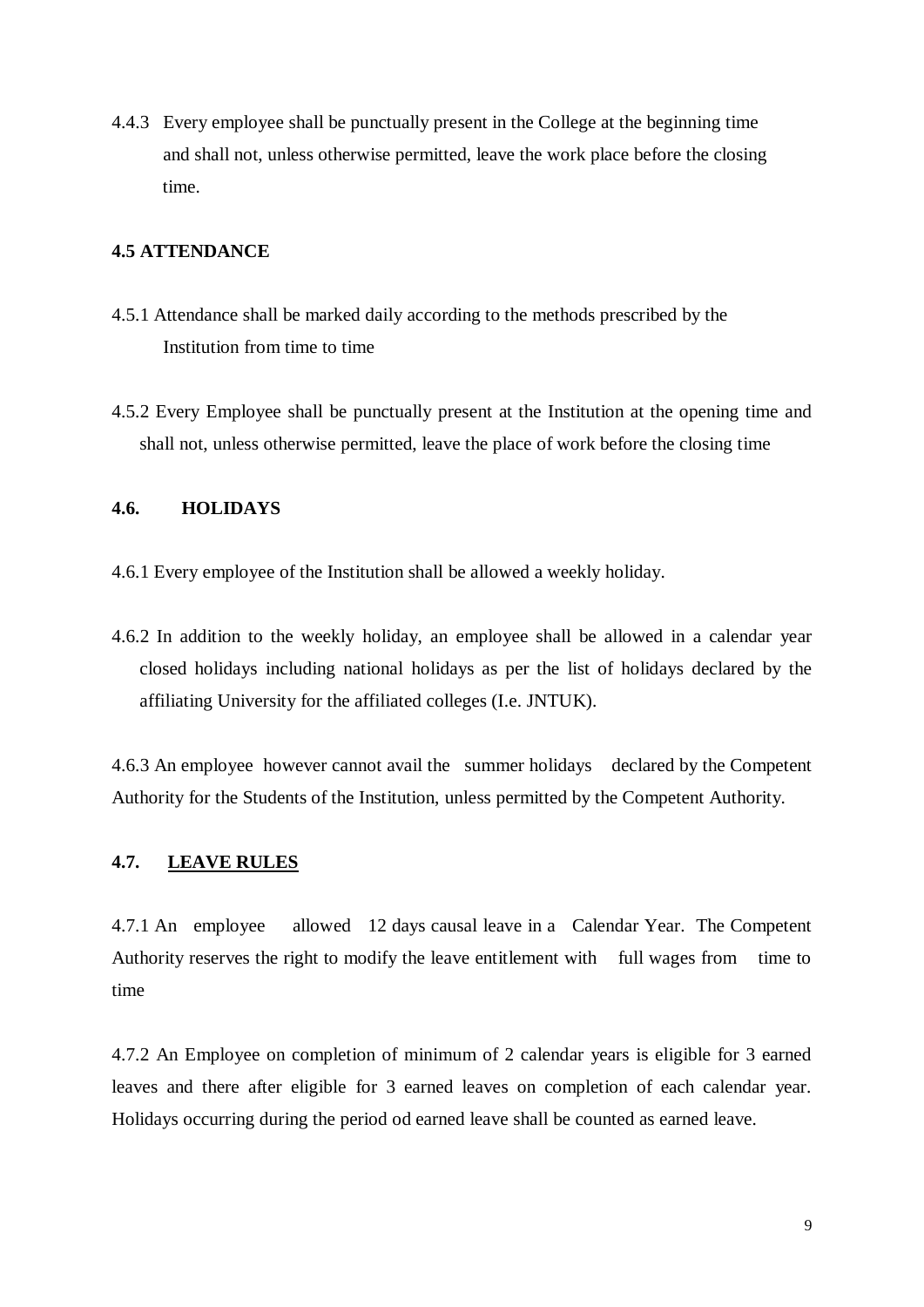4.7.3 All leaves shall be applied for in writing to the Competent Authority well in advance. Sanction of leave may not be presumed and leave asked for shall not be availed of unless it has been sanctioned

4.7.4 The Competent Authority has the discretion to refuse the leave, asks the employee to postpone or curtail the leave due to exigencies of work. The Competent Authority has the right to revoke the leave or recall an employee to the place of work during his leave period, due to exigencies of work.

4.7.5. Sundays and other Holidays may be prefixed and/or suffixed with the causal leave with the permission of the Competent Authority

4.7.6 An Employee before proceeding on leave shall intimate the Competent Authority his address while on leave and / or telephone number, and shall keep the Conpetent. Authority informed of any change in his address or phone numbers previously furnished.

- 4.7.7 If an employee absents from duty without the prior permission of the Competent Authority such employee shall be liable for disciplinary action as decided by the Competent Authority The decision of the Competent Authority shall be firm and binding on the employee
- 4.7.8 If an employee could not attend the duty due to illness or injury suffered intimation and apply for leave at the time of resuming duty. He/she may produce a medical certificate from the Hospital/ or Registered Private medical practitioner from where he has taken the treatment

4.7.9 An employee shall not leave the headquarters without the prior permission of the Competent Authority.

4.7.10 Study Leave: All Teaching Staff desirous of pursuing PG Course or Ph.D (Full Time/Part Time) shall obtain permission from the Competent Authority to and execute an undertaking that he/she will serve the College for minimum 2 years.. This condition shall be relaxed at the discretion of the Competent Authority. In case of Full Time study, the employee shall not be entitled for salary and other benefits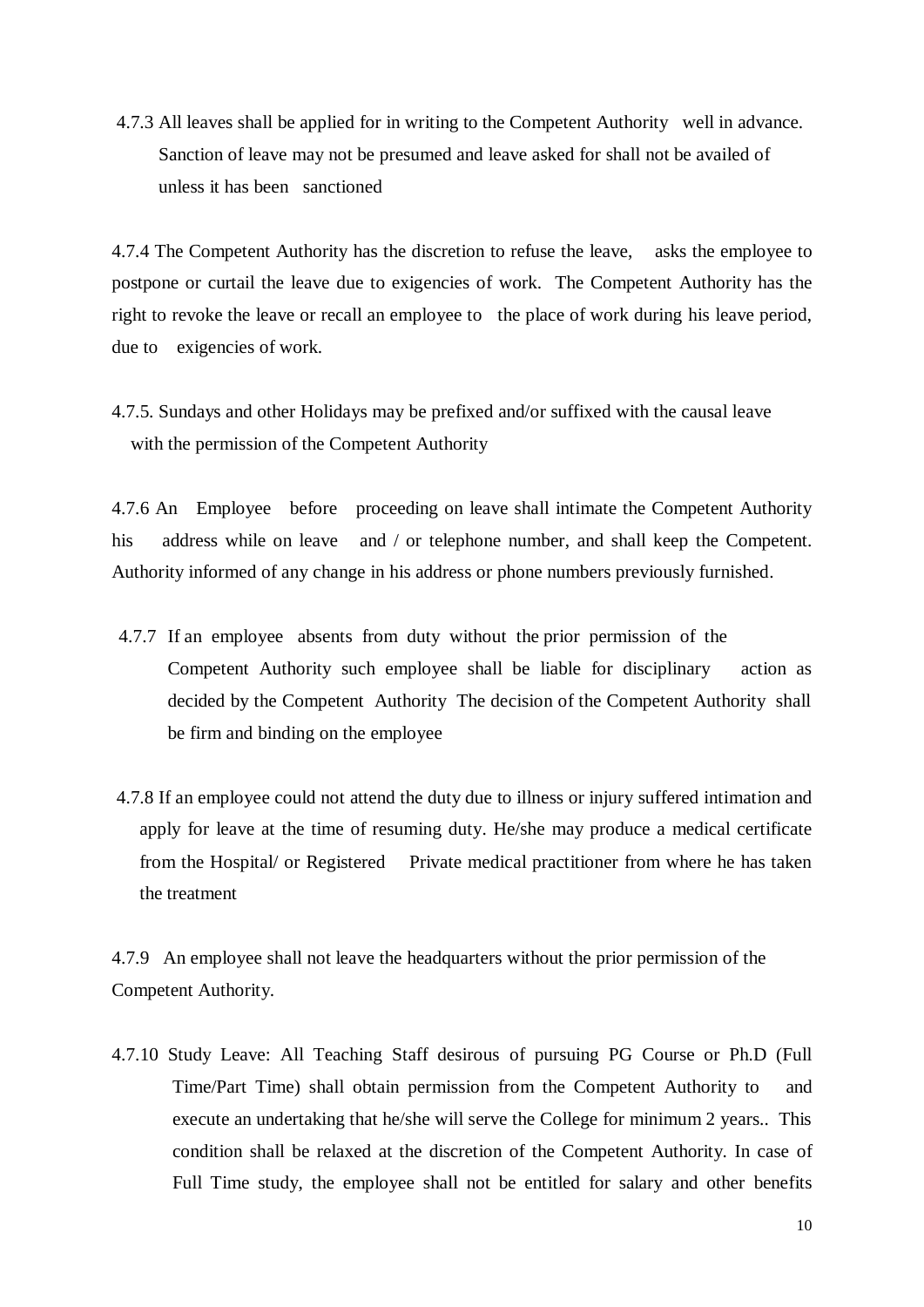during the period of study leave. The Same rule shall apply to Non-Teaching Technical Staff desirous of improving their technical qualifications.

## 4.8 **APPOINTMENTS**

.

4.8.1 All appointments will be made by the Competent Authority to the teaching and non teaching (technical and ministerial) posts as per requirement .

4.8.2 All appointments shall be made in respect of Teaching and non-teaching posts after seeking applications through open advertisements. Applications submitted personally or through e-mail by interested candidates may also be considered on basis of the merit.

- 4.8.3 The qualifications for the appointment of Principal, Teaching Staff, Physical Director and Librarian shall be as prescribed by AICTE, New Delhi and where applicable, as prescribed by the Affiliating University.
- 4.8.4 All appointments, excluding administrative staff, shall be made on the basis of the recommendations of a duly constituted selection committee and approved by the Competent Authority.

4.8.5 All Appointments in the Institution are on permanent basis.

4.8.6 Appointment in all teaching posts made by the Institution may have to be ratified by the Affiliating University, in respect of which the Competent Authority shall take necessary action.

4.8.7 Appointment to all posts of Office staff and other supporting staff shall be filled on the basis of the vacancies as per requirement, by the competent authority. The qualifications shall be commensurate with the nature of the Job for which appointments are made. In respect of office staff the minimum qualification is graduate with computer knowledge but can be relaxed by the Competent Authority depending on the skill and experience of the Candidate.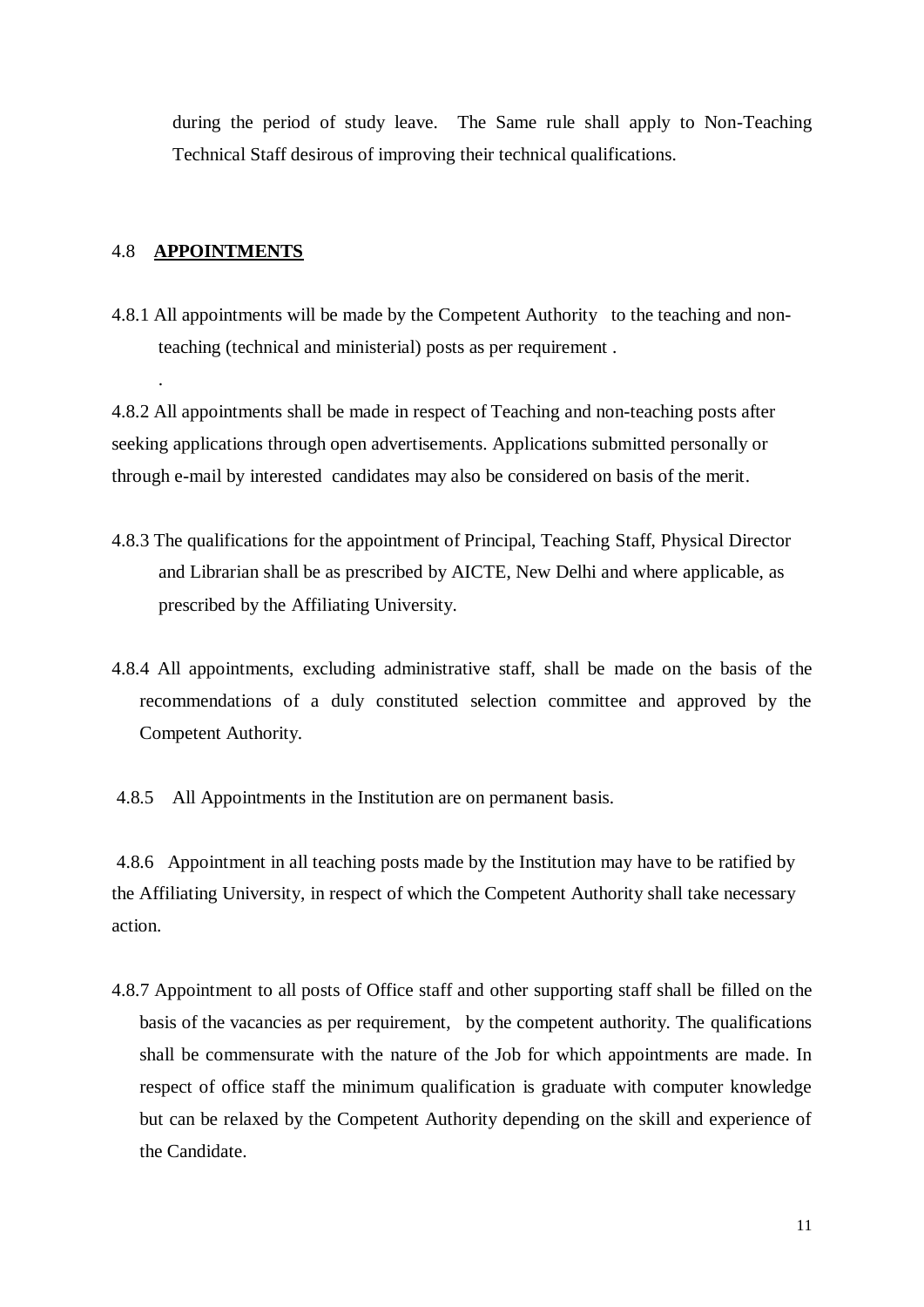4.8.8 After accepting the Offer of Appointment , the employee is required to deposit their original Certificates in the Institution Such Original Certificates deposited in the Institution shall be returned to the employee either on termination of his service, or after acceptance of his resignation by the Institution or after retirement,

## **4.9. SALARY & WAGES**

4.9.1 Appointments of teaching staff shall be made on the scales of pay and allowances allowances as per norms of AICTE, New Delhi

## **4.10 TRAVELLING ALLOWANCES**

- 4.10.1 Travelling allowance and daily allowance shall be paid to employees proceeding on official tours at the following rates, the rates are subject to revision by the Competent Authority from time to time. In respect of official tours, the employees shall take prior permission from the Competent Authority.
	- BY TRAIN : Actual Train fare AC II Tire for Teaching Staff (by shortest route) Actual II Sleeper Class for Non-Teaching Staff

In case of travel by Road, due to non-availability of Train Tickets, reimbursement will be made at actual or limited to the train fare of class of entitlement.

#### **4.11. PROVIDENT FUND**

- 4.11.1 All employees drawing salary up to Rs.6500/- per month shall subscribe to the Provident Fund / ESI compulsorily. Employees drawing salary exceeding Rs.6000/- Per month can also contribute to the Provident Fund voluntarily. The monthly subscriptions to the Employees Provident Fund shall be recovered from the employee's salary every month at the rates as per the E.P.F Act, 1952 or as prescribed by the Government from time to time.
- 4.11.2 Accounts Department of Vikas College of Engineering and Technology shall remit the monthly subscriptions of employees to Employees Provident Fund Account I of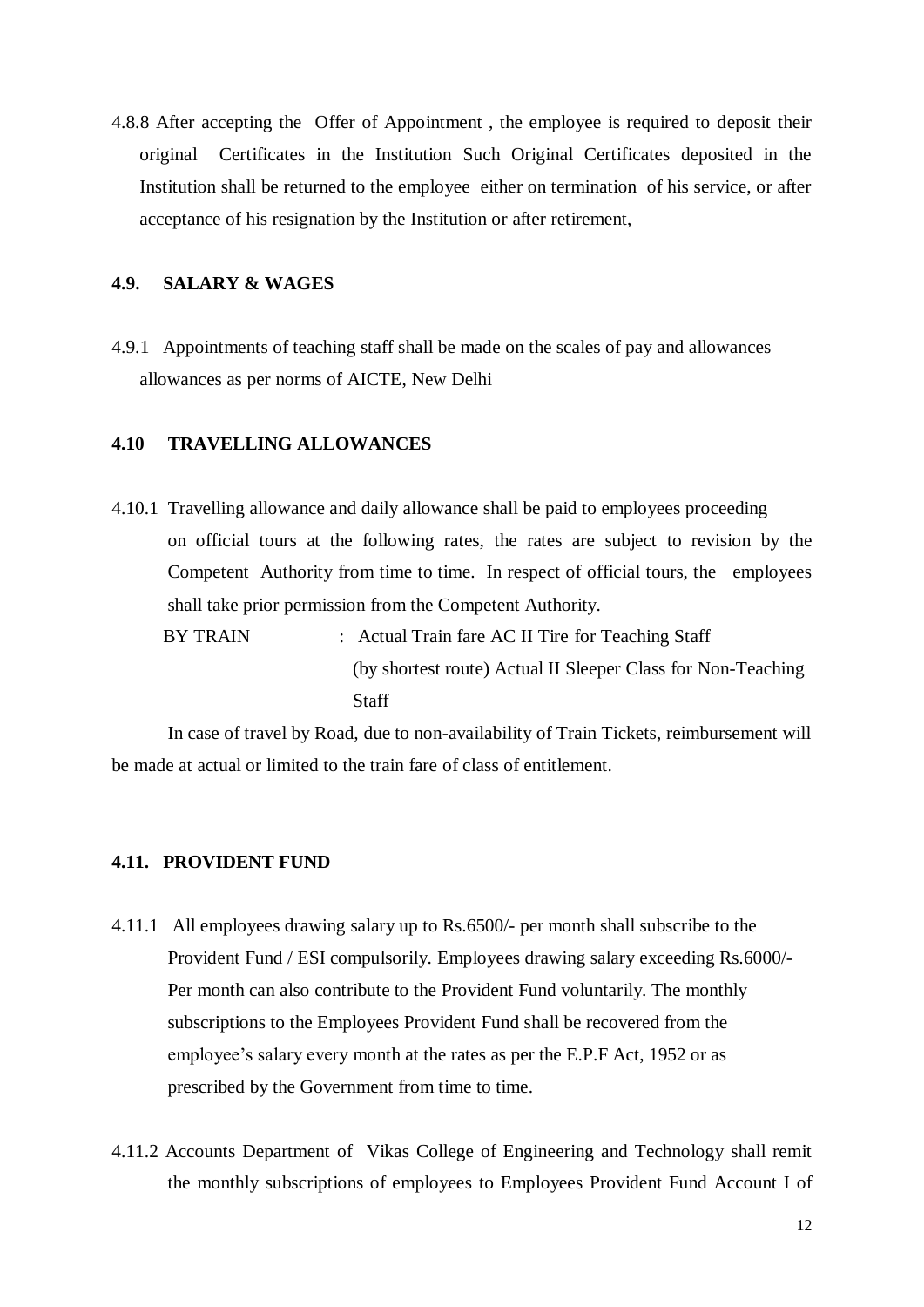the subscribers together with the Employer's contribution to the Commissioner of Provident Fund as per the provisions of the Employees Provident Fund Act.

## **4.12. TERMINATION / RESIGNATION FROM SERVICES**

- 4.12.1 The services of an employee may be terminated by the Institution by giving such notice as may be stipulated in the terms of his appointment. In the absence of any such specific provisions in the terms of his appointment, the services of an employee may be terminated by the Institution in the following manner:
- "The Institution, at any time, may terminate the services of an employee without assigning any reason whatsoever."
- 4.12.2 An Employee resigning from the services of the Institution shall be required to give such notice as stipulated in the terms of his appointment. If there is no such stipulation in the terms of his appointment, an employee shall be required to either give three months prior notice or pay three months salary in lieu there of

#### **4.12.3 Special Circumstances:**

Where an employee has been convicted for a criminal offence or where the competent authority is satisfied that it is expedient or against the interests of security to continue his employment, the Competent Authority shall remove or dismiss the employee from the services of the College without any notice.

- 4.12.4 Every employee before leaving the services of the Institution return all the property or equipment/ tools/instruments/library books and journals etc. belonging to the College issued or lent to him in connection with his employment in the Institution . In case he fails to do so, the cost of such items not returned to the Institution shall be liable to be deducted from his pay or the amount due to him or recovered otherwise.
- 4.12.5 The final settlement of accounts of an employee leaving the services of the Institution on resignation or termination or retirement from the services of the Institution shall be made only after receipt of No-Dues certificates from the concerned departments and Library.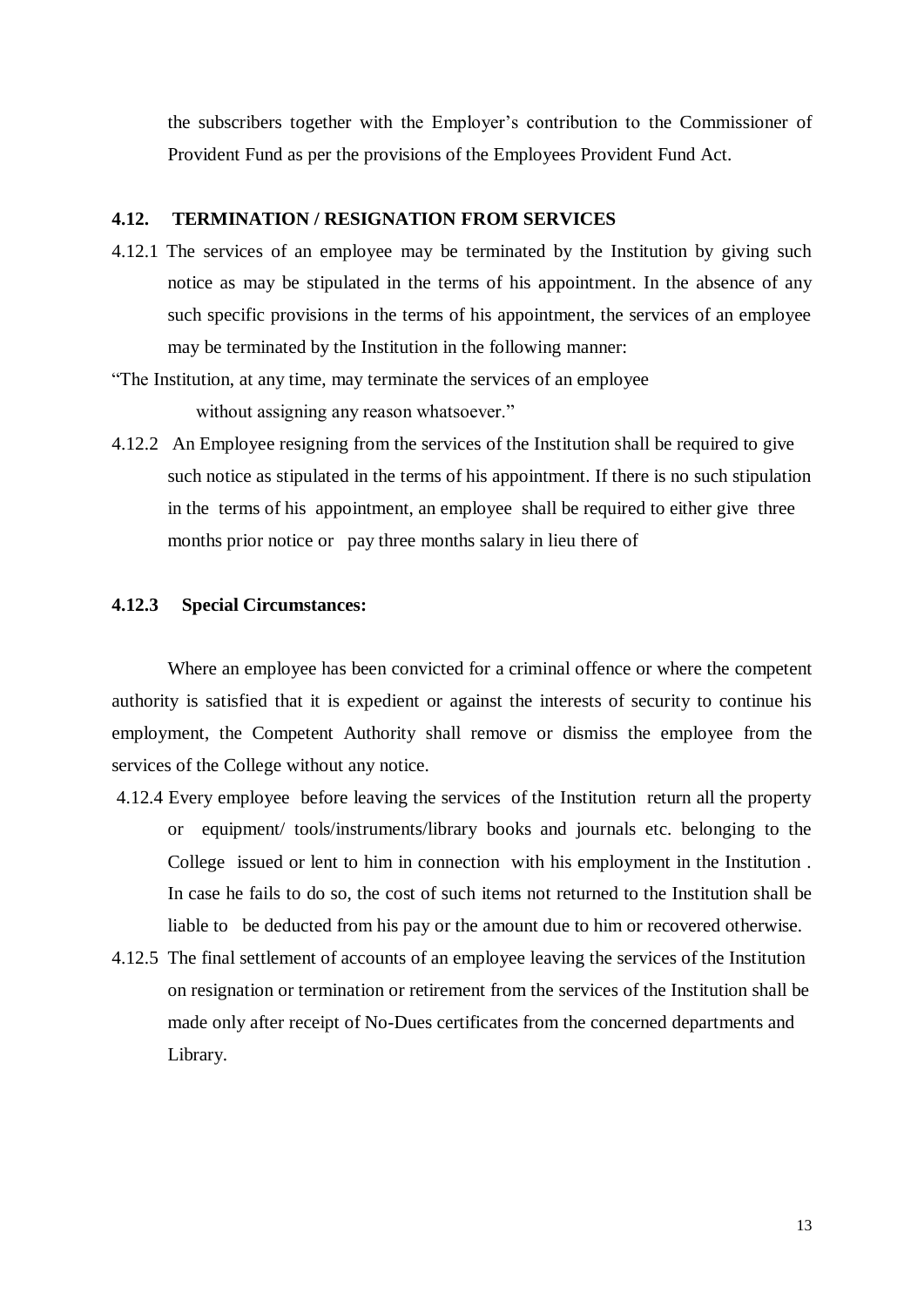#### **4.13 CONDUCT, DISCIPLINE AND APPEAL RULES**

- 4.13.1 Every Employee of the Institution shall at all times: Maintain absolute integrity Maintain devotion to duty Must be properly dressed Not indulge in acts which may damage the reputation of the Institution
- 4.13.2 An Employee shall be deemed to be a whole time employee of the Institution and shall not, except with the previous sanction of the Competent Authority, on such terms and conditions as may be prescribed by the Institution, engage directly or indirectly in any trade, business, or undertake any part time employment or private tuitions.
- 4.13.3 An employee may however without such sanction undertake honorary work of social or charitable nature or occasional work of a literary or scientific character subject to the condition that his official duties do not thereby suffer , but he shall not undertake or shall discontinue such work, if so directed by the College
- 4.13.4 No permission is required for publications embodying one's researches or Books. No employee shall publish any letter in any news paper / journal or participate in any discussions to be telecast by the electronic media, which may cause embarrassment to any authority or damage the goodwill of the College.
- 4.13.5 It shall be the duty of every employee not to disclose any information, obtained by him in the course of his employment in the college, to outsiders or to make use thereof after leaving the services of the Institution.
- 4.13.6 If employees resort to public criticism of the administration or any other aspects of the college, it shall be deemed to be misconduct and disciplinary action shall be taken against such employee(s) by the competent authority
- 4.13.7 No employee can take active part in politics or stand for elections, unless he is Permitted to do so by the competent authority.
- 4.13.8 No employee is permitted to criticize or encourage cast/regional/religious feelings among the Students and staff of the Institution
- 4.13.9 If an employee continue to remain absents from duty without any valid reasons Without the prior permission of competent authority, he shall be liable for disciplinary action.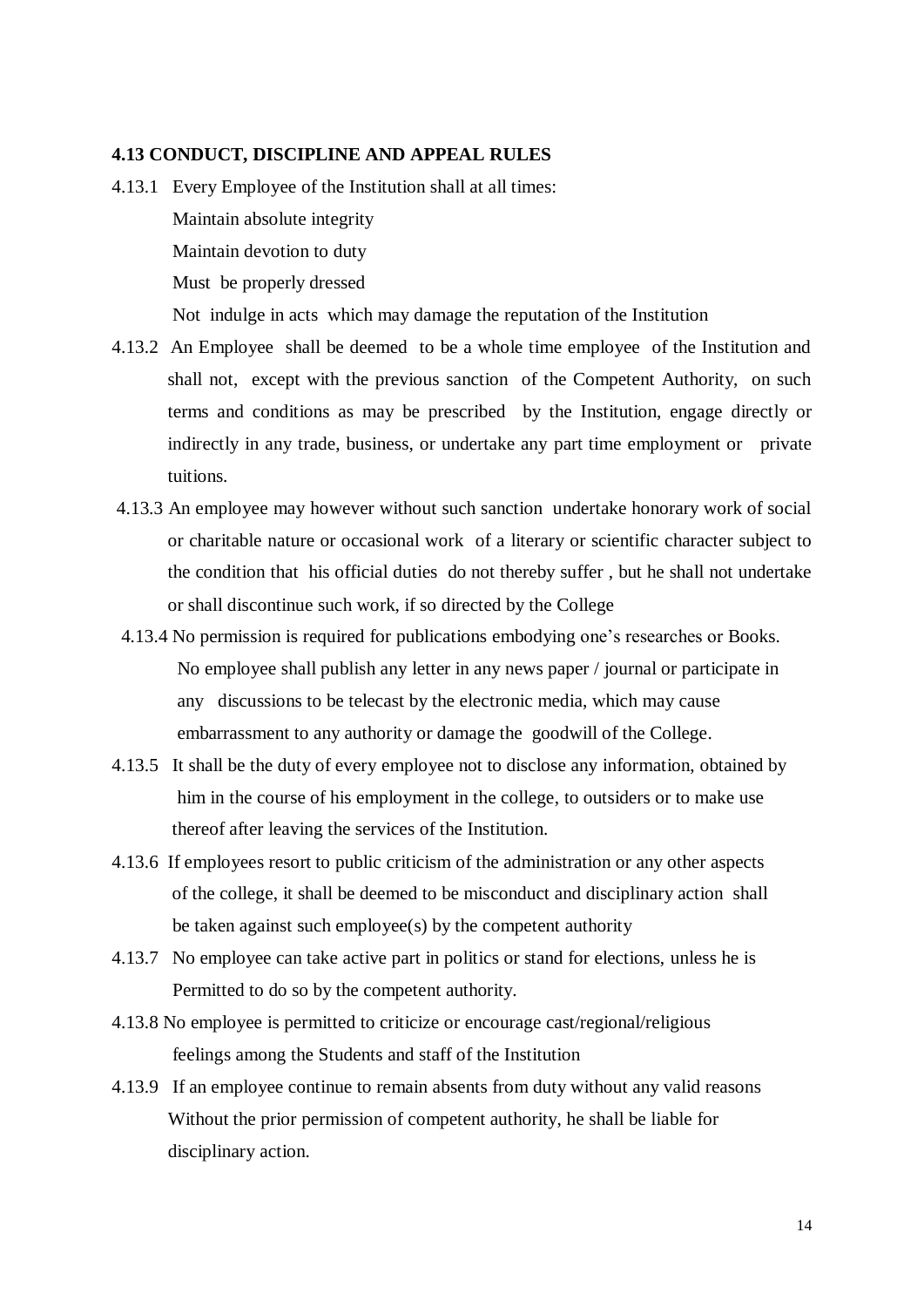- 4.13.10 A teacher is liable to be punished for dereliction of duty and involve in misleading the students in to untoward activities by giving lecturers on unethical, religious, political or any other aspects either in the class room or outside the campus, which in the opinion of the Competent Authority, is objectionable and may cause damage to the reputation of the Institution.
- 4.13.11 Every employee shall be courteous in discharging his duties with other employees of the college, students, parents and general public.
- 4.13.12 Consumption of alcohol or drugs are strictly prohibited in the College premises. Employees should not indulge in these activities. If any employee is found indulged in such activities, disciplinary action shall be taken against him.
- 4.13.13 No suit shall lie in any court against the college, with regard.

#### **4.14 EMOLUMENTS AND BENEFITS TO EMPLOYEES**

4.14.1 The appointing authority shall fix the initial pay of an employee appointed to a post in the College at any stage in the time scale attached to the post. The time scales for teaching staff are those prescribed by AICTE,

4.14.2 An employee who is holding a post and is promoted to a higher post shall be entitled to draw a basic pay in the time scale of pay of the higher post at the stage next above his basic pay in the lower post.

4.14.3 In the case of an employee whose basic pay in the lower post is equal to or has exceeded the minimum basic pay of the higher pay-scale, his basic pay in the higher scale of pay shall be re- fixed by adding increments

4.14.4 The Principal shall sanction the drawl of increments in the time scale to the employees

- 4.14.5 Additional increments to an employee may be sanctioned by the Principal in specially deserving cases.
- 4.14.6 By Attending the workshops/ Conferernces / FDP's with a prior approval of Principal employee can reimburse the amount.

4.14.7 When an increment of an employee is withheld as a disciplinary measure, the competent authority ordering the withholding of the increment shall state the period for which the increment shall be withheld and whether it shall have the effect of postponing the future increments, i.e. with or without cumulative effect.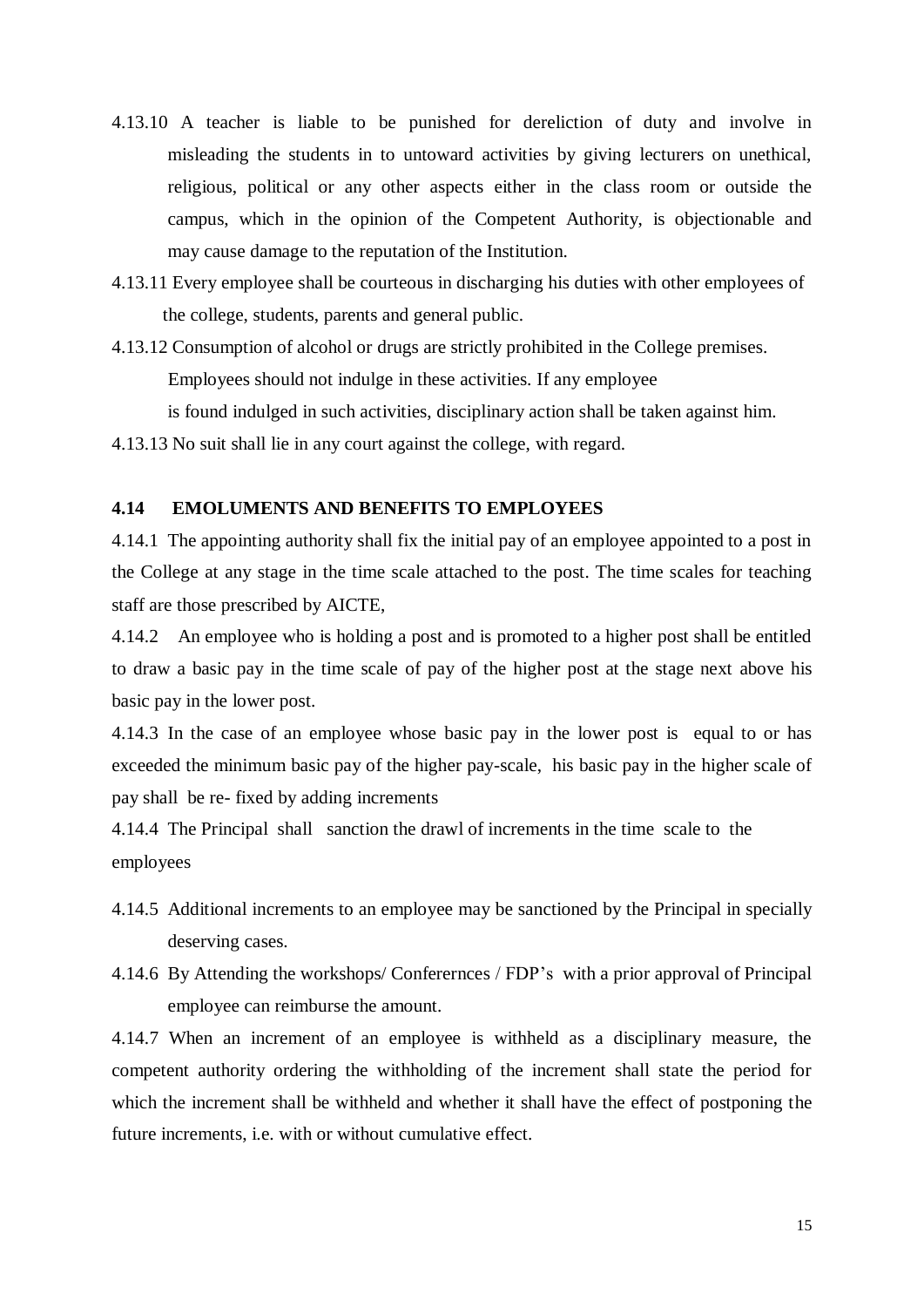## **4.15 Retirement**

4.15.1 The date of retirement of Teaching Staff of the College is the date on which he completes 65 years.

4.15.2 The Principal shall have the power to re-employ after retirement in special cases teaching staff for a period not exceeding 5 years subject to the following conditions Service during the period of re-employment shall not Count for the purpose of Provident Fund. The employee is eligible for the pay and other allowances as fixed by the competent authority.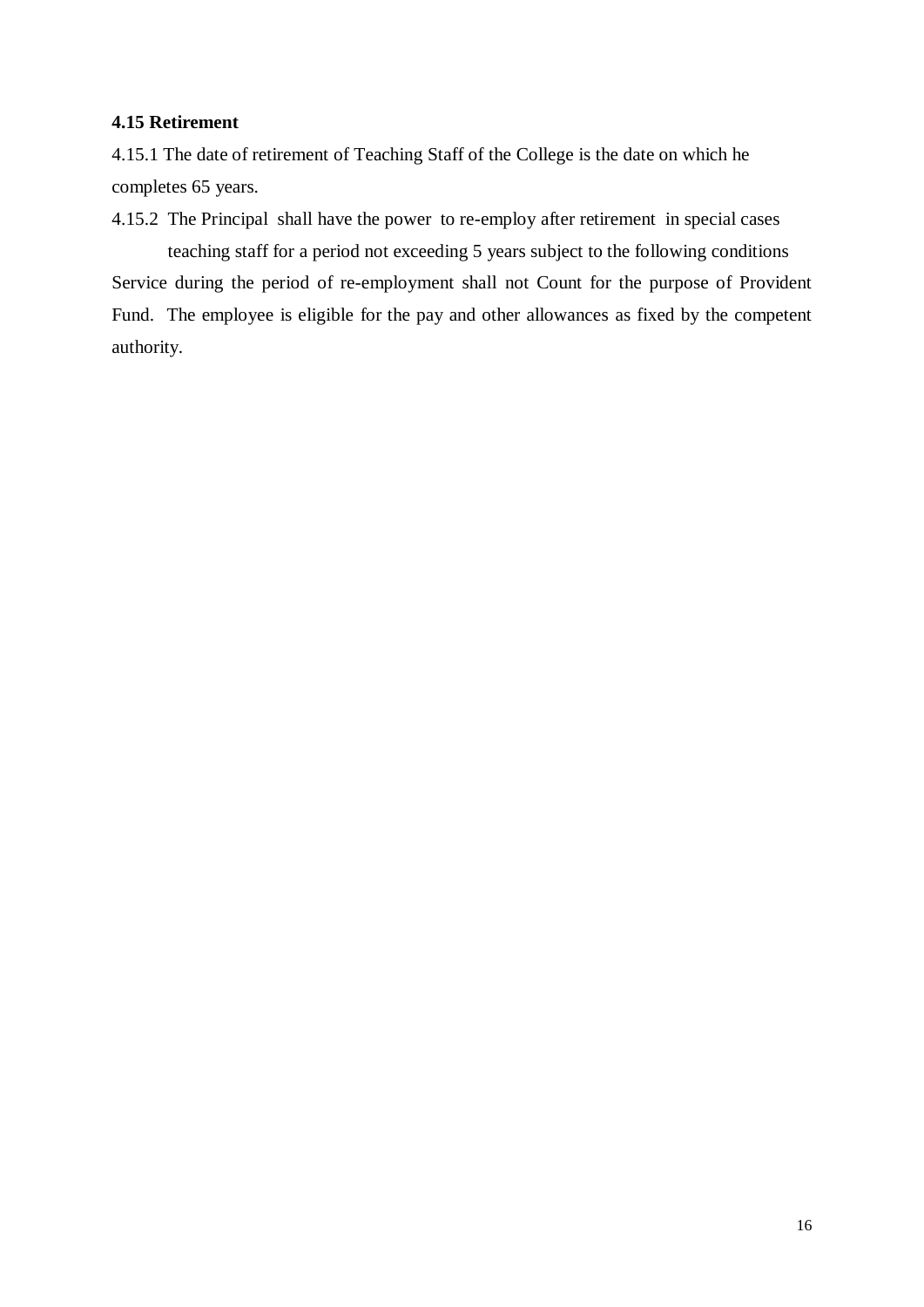# **CHAPTER 5 FINANCE & ACCOUNTS**

#### 5.1 **Sources of Income**

Vikas College of Engineering and Technology was established for the benefit of the Society and serves the public and is not a profit making organization.

The College shall receive income from the following sources:

- i) Tuition fees from the students
- ii) Contributions from the sponsoring Society
- iii) Interest from fixed deposits
- iv) Grants from Govt/other agencies for Research Projects/Consultancy

#### 5.1.1 Bank **Accounts**:

.

The following accounts shall be maintained by the College

- i) Current Account in Banks in the name of Vikas College of Engineering and Technology
- ii) Scholarship Account in the Bank in the name of Vikas College of Engineering and Technology.
- iii) Examination fees Account
- iv) Other heads of accounts as found necessary.

## **5.2 Accounting Procedure**

- 5.2.1 All remittances to the College shall be paid in the name of the College.
- 5.2.2 Tuition fees, Hostel, Transport and other fees shall be paid to the Cashier Accounts Department for which proper receipt will be given to the students.
- 5.2.3 Scholarships granted by the Social Welfare Departments, Government of Andhra Pradesh shall be received and disbursed to the students thro' Account payee cheque
- 5.2.4 Payment of bills relating to all purchased shall be made by the Accounts Department, with the approval of the Principal. All payments shall be made as far as possible by Cash / SBI bank.
- 5.2.5 The financial accounts of the College shall be maintained by the Accounts Dept
- 5.2.6 All cash receipts shall be remitted in to the Bank account not later than the first working day following on which the Bank is open.
- 5.2.7 The Accountant shall obtain a Bank statement and reconcile the accounts once in each month.
- 5.2.8 All Bills received from suppliers shall be checked by the concerned officials and Accountant and initialed before releasing the payment.
- 5.2.9 Salaries to the teaching staff and non teaching staff shall be made by cheque or account transfer.
- 5.2.10 Income Tax, Professional Tax , Provident Fund and other recoveries, if any, should be deducted from the salaries of employees before payment is made.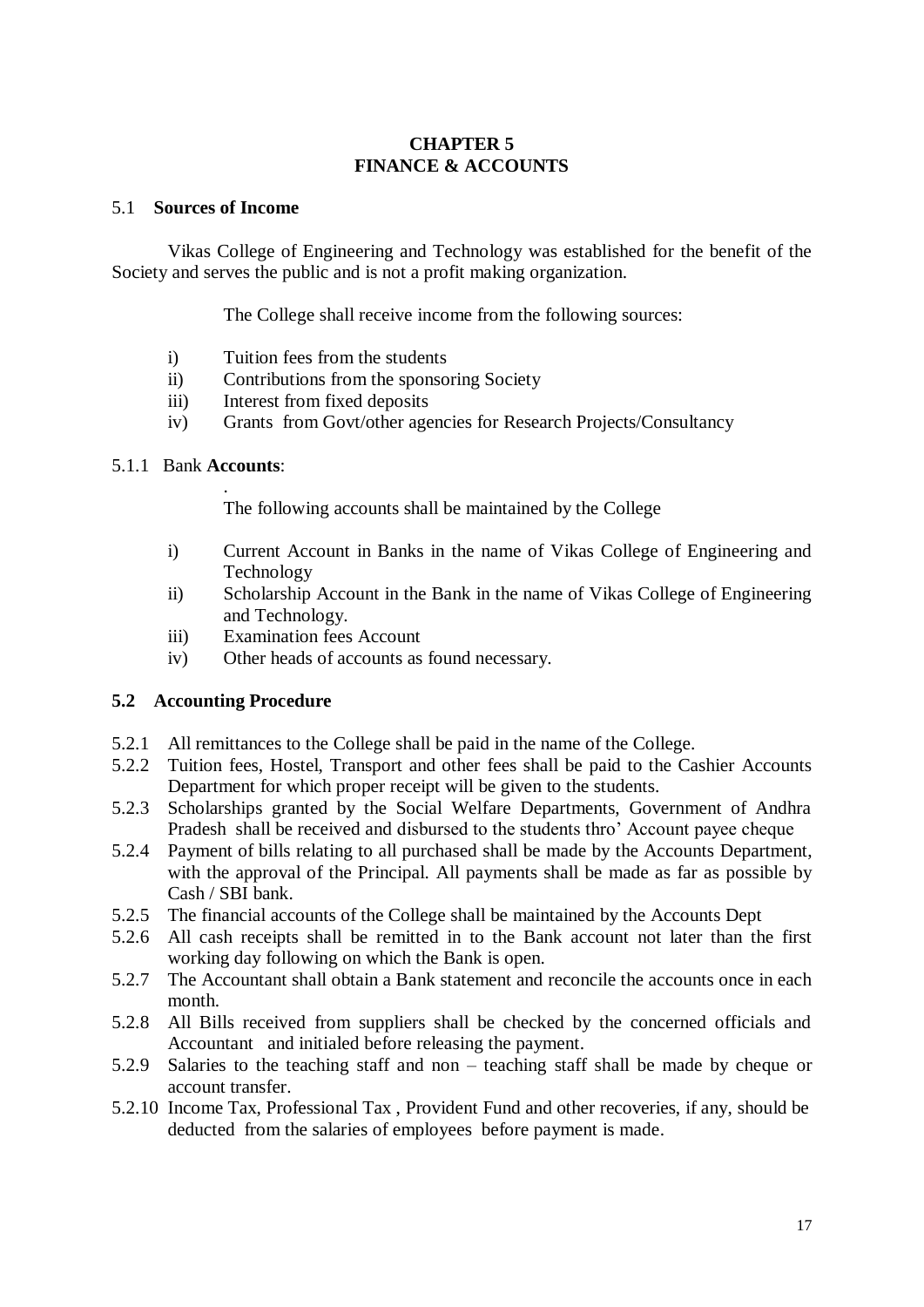- 5.2.11 The acquaintance Register of payments made towards salaries of the employees shall be maintained in the prescribed form. Signature of the employees shall be taken in the acquaintance register before payment of salaries.
- 5.2.12 All payments of salaries of teaching and non teaching staff shall be made subject to the condition that excess payments, if any, shall be recovered from the persons concerned.
- 5.2.13 All traveling allowances shall be paid as per rules with the approval of Chairman / Principal.
- 5.2.14 No claim for traveling allowance shall be made unless the bill is countersigned by the Head of the Department concerned or any other person authorized in this behalf
- 5.2.15 T.A & D.A bills shall be checked to see that the journeys have been performed with the approval of the competent authority; the rates claimed there in are in accordance with the sanctioned rates.
- 5.2.16 Physical verification of assets and stores shall be carried out at the end of each financial year to ensure that the physical stock tallies with the stock registers maintained in the Departments. If any discrepancy found this should be reported to Chairman/Principal.
- 5.2.17 At the end of each financial year, the annual accounts of the College prepared and audited by the Chartered Accountants appointed for the College. The Audited Statement of Accounts shall be placed before the Governing Body.

#### **Budgets.**

.

Budget is the statement of the estimated receipts and expenditure, prepared well in advance, of the desired plan of action for the ensuing financial year. The Budget estimates are prepared by the Accounts Department after receiving the Budget proposals from the Departments and submitted to Chairman. The Budget estimates shall be placed before the Governing Body for its approval also.

Budget estimates for each year shall be prepared by the Accounts Department on realistic and need based. The provisions under the various heads of accounts shall be scientifically worked out.

While sanctioning expenditure the approved budget provision shall be verified If for any reason, the provision made in the approved budget is found to be insufficient to accord sanction for any expenditure, sanction has to be taken from Chairman to re-appropriate the funds from other heads of accounts where there is a scope for surplus at the end of the year. If for any reason there is no scope to re-appropriate any amount from the other heads of account in the budget, the alternative is to seek for additional provision under the same head of account to the extent necessary.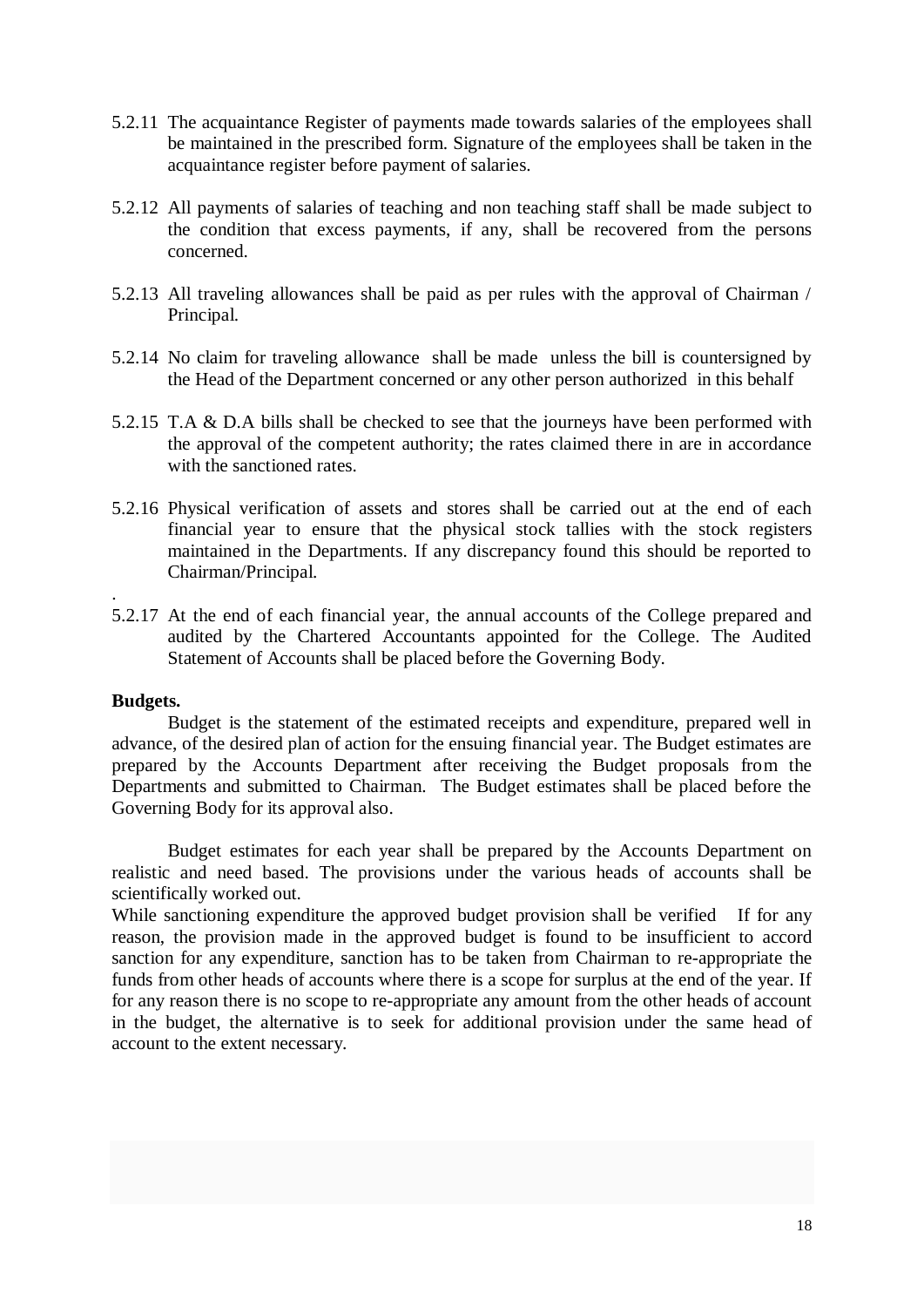#### **Scholarship Policy :**

The scholarship in the form of Tuition Fee Concession will be awarded to the meritorious students at the time of admission and subsequent years for students admitted in Academic Session 2020-21.

## **AT THE TIME OF ADMISSION**

The scholarship will be admissible to students of UG/PG courses on the basis of marks obtained as under:

- a) **Based on previous course percentage.**
- b) **All Subjects must be cleared with 90% of marks in both Internal and External Examinations.**
- c) **Student from Rural Background has their own merit certification ( Prathiba Award Winners) also eligible for scholarships.**
- d) The scholarship for the student of lateral entry will also be admissible as per the above criteria. To ascertain their eligibility, the aggregate marks will be considered.
- e) 5% extra scholarship in the form of Tuition Fee Concession will be awarded to the candidates who will be secured more than 95% of Attendance.
- f) The candidates seeking admissions in B. Tech. programs and not covered in the Government scholarship slabs will be awarded flat 10% scholarship in the form of tuition fee concession.
- g) If any candidate will be admitted in Pharmaceutical courses with the recommendations of the Principal, will be granted 5% extra scholarship in the form of Tuition Fee Concession, if he/she produces the recommendation letter of the Principal.
- h) Eligibility list will be finalized by the principal and sent the list to secretary.

#### **MAINTENANCE POLICY**

The construction of new infrastructure and maintenance of existing infrastructure is carried out by the trust. The trust has designated officers and sufficient supporting staff for overseeing the maintenance of buildings, class-rooms and laboratories. The maintenance departments maintain the physical infrastructure on the campus which includes both breakdown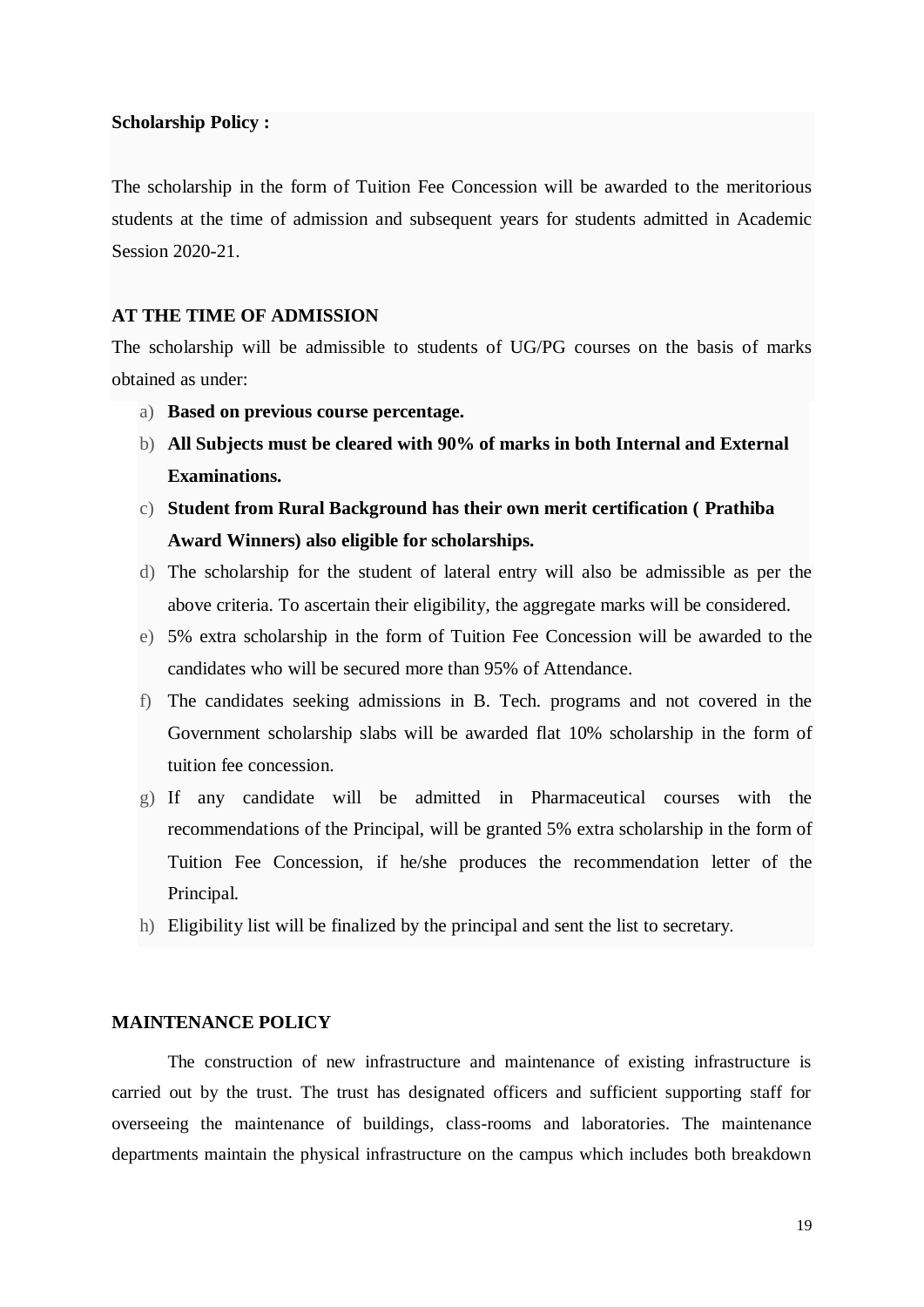and preventive maintenance of facilities. All maintenance activities are reported to the concerned officer by the departmental head and the same is attended to as soon as possible. Depending on the job, Sometimes the specialized technician, manufacturer or supplier are also hired from outside to complete the job in time. Each department has its own staffs that include mechanics and technicians to maintain the lab equipments, under the guidance of Lab In charge, who is a faculty in the department. Besides, the College also has a Maintenance Cell, which maintains and repairs the equipment etc.

#### **SCHEDULED MAINTENANCE:**

- 1. Classrooms, seminar halls, Library, laboratories, restrooms are regularly clean and swept by outsourcing.
- 2. Regular maintenance of equipment in laboratories was carried out by the technical staffs at the departmental level.
- 3. Electrical maintenance and generator are carried out by Technical staff of respective Department
- 4. Computer hardware and software, networking and peripherals are taken care by technical staff & maintenance engineers of CSE department.
- 5. Regular cleaning of water tanks, proper garbage disposal, pest control, landscaping and maintenance of lawns is done by Institute concern Employees.
- 6. Annual stock verification was done in all departments and reports of damaged/ nonfunctional equipment'swere forwarded. Necessary repair were undertaken accordingly.

### **BREAKDOWN MAINTENANCE:**

- 1. Major maintenance or repair cases are referred to equipment supplier, manufacturer or servicing agencies by laboratory in-charges to HOD. The HOD brings to the notice of The Principal. The Principal and HOD identify the service agency to specific task.
- 2. Regular maintenance of Computer Laboratory equipment's are done by Laboratory assistant headed by the faculty in-charge and in some cases by outsourcing.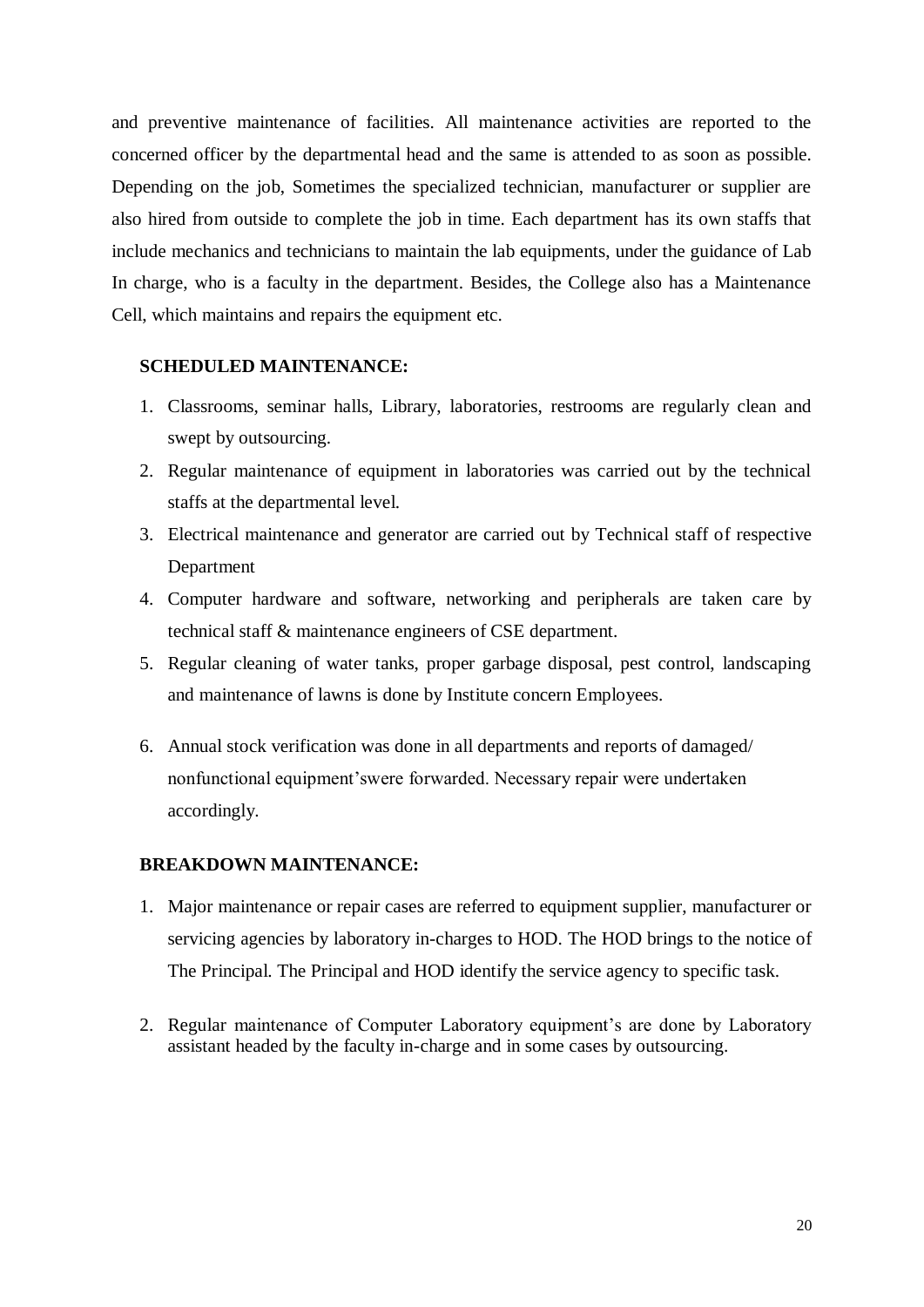# **E-GOVERNANCE POLICY**

- 1. Implementation of E-governance in various functioning of the institution.
- 2. Achieving efficiency in our functioning.
- 3. Achieving paperless administration of the institution.
- 4. Promoting transparency and accountability
- 5. Facilitating online communication between various entities of institute.
- 6. Facilitate easy access to information.

# **POLICY:**

- 1. In order to provide simple and efficient system of governance within the institute, it is decided to adopt and implement e-governance in maximum activities of our functioning.
- 2. The institute has already started with e-governance in some aspects of functioning like administration, finance and accounts, academics and library. But now the management have resolved to implement e-governance in more areas and with this in view have drafted this policy framework.

E-governance is the integration of Information and Communication Technology (ICT) in all the working processes of the system. It aims to minimize the manual efforts and improve the communication, create transparent system, and to be cost and time effective

- 1. **Administration**: To provide a hassle free and convenient process maximum of the administration of the institute should be handled with ICT tool based technology. Course fee with due dates for payment, backup of data, posting of news or events are done here. Facilities should be provided for online leave management of employees, copy of salary certificate etc.,
- 2. **Planning and Development:** The institute uses ICT in the process the planning of collegeevents, activities and academics. The college uses software for planning and developing Lesson plan, Individual student performance. Important notices, reports and communication are also circulated to the faculty as well as students.
- 3. **Finance & Accounts:** The fee for each student and due dates ,daily fee collection and annual budget for each branch etc are made available in this section.
- 4. **Student admission support:** The admitted students information is entered through excel sheet. The students can get lecture notes and video lectures etc., through this mode.

## **CHAPTER 6 RULES AND REGULATIONS**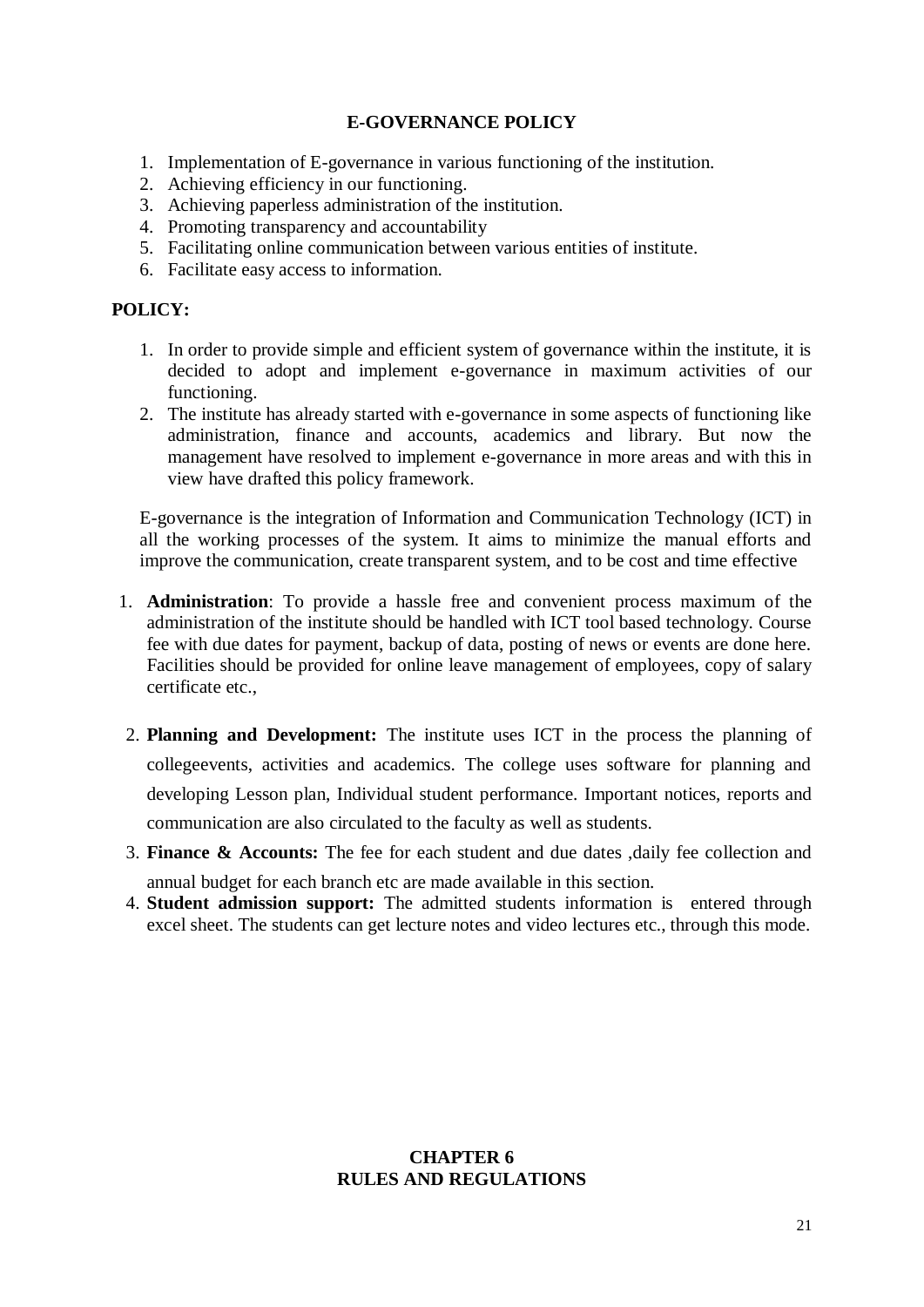#### (**For Conduct & Discipline of Students)**

- 6.1 These Rules and Regulations are called the Rules & Regulations for conduct and discipline of students of the Vikas College of Engineering and Technology, Nunna,Vijayawada rural.
- 6.2 These Rules & Regulations will come into force from the date of approval Chairman/Governing Body.

## **6.3 Definitions:**

.

 6.3.1 Discipline Committee shall mean the Committee of Members appointed by Chairman/ Principal for deciding the action to be taken against the student in the event of misconduct.

 6.3.2 College shall mean Rural Institute of Social Sciences and Empowerment Vikas College of Engineering and Technology, Nunna.

 6.3.3 Student means a student registered for an diploma / Undergraduate /Post graduate Program for full time study leading to Dipolma /Bachelor/Masters Degree

#### **6.4 RULES AND REGULATIONS:**

 6.4.1 Students admitted in Vikas College of Engineering and Technology shall abide by the Rules and Regulations of the College notified from time to time to deal with the discipline of the students in the Departments, the College Campus and Hostels. The

 Rules and Regulations may also deal with such other matters as are considered necessary for the general conduct of the students, co-curricular and extra-curricular activities of the students.

- 6.4.2 In addition, any Rules imposed by the Affiliating University /Government (Both State and Central Govt. ) are binding upon the students of the College.
- 6.4.3 Students studying in the College, if found indulging in antinational activities or in any activity contrary to the Rules of Discipline of the College , will be liable to be expelled from the College without any notice by the Principal.

6.4.4 Ragging by the Students of the College within or outside of the Institute is strictly prohibited. Any student who directly or indirectly, commit, participate in, abets or propagates ragging within or outside the Institute, shall on conviction be punished as per the Prohibition of Ragging Act of the Government of Andhra Pradesh.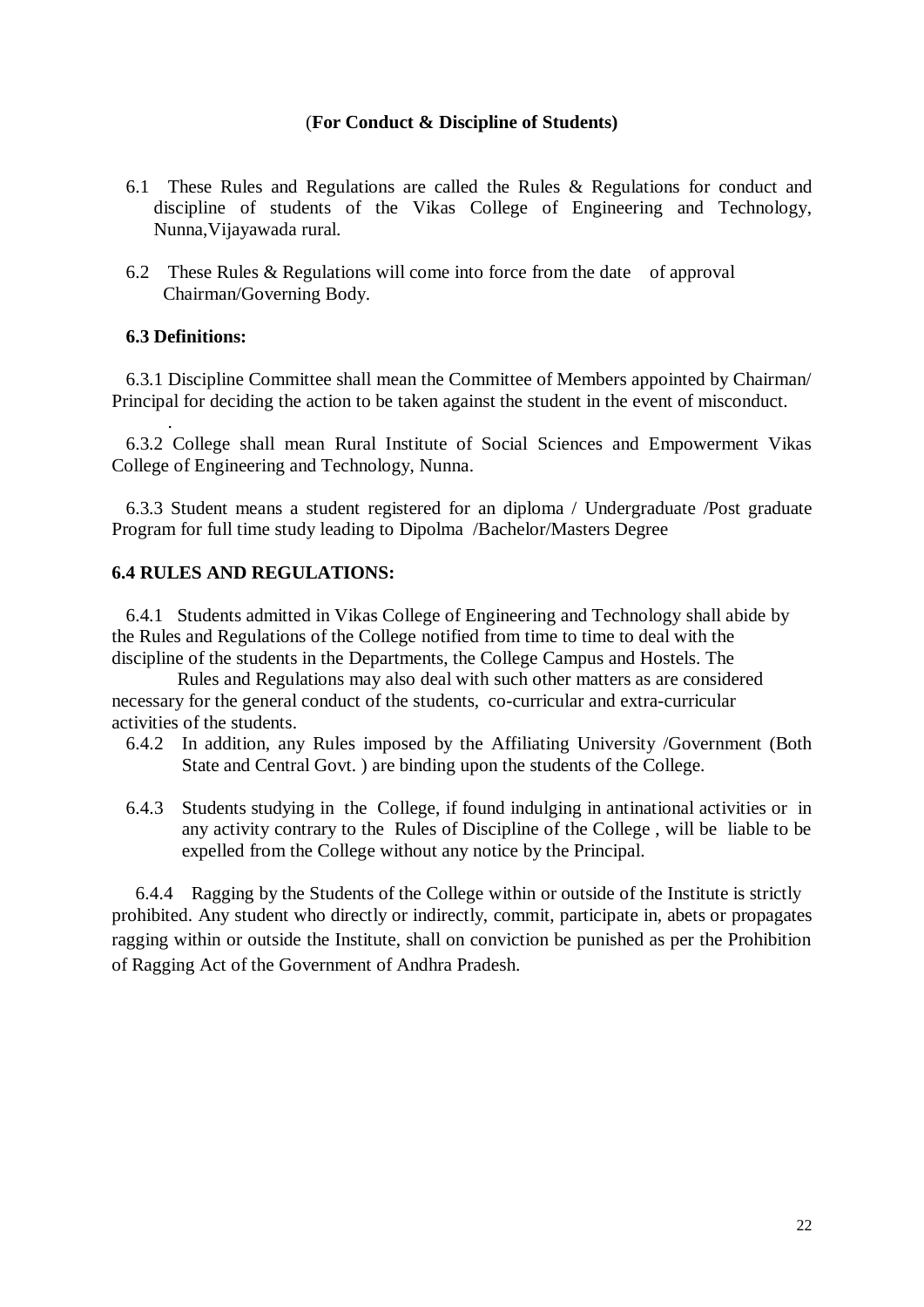- 6.4.5 Any student convicted of an offence of ragging shall be dismissed from the College from the date of conviction, and the Affiliating University shall be kept informed about the dismissal of the student.
- 6.4.6 Remaining absent from the Institute without prior permission of the Principal is strictly prohibited.
- 6.4.7 Students involved in common off are liable to fine and punishment as decided by the Disciplinary Committee
- 6.4.8 The students who put in less attendance than the percentage prescribed by the Affiliating University in their Academic Regulations shall be detained and shall not be allowed to appear for the University Examinations, unless their shortage in attendance is condoned as per University Regulations.

6.4.9 Such students who are detained due to shortage of attendance will be readmitted in the subsequent year in the same Year/Semester in which the student has been detained.

6.4.10 If a student is required to remain absent due to illness, permission of the Principal has to be obtained by supporting medical certificate.

## **6.5 Behavior**

- 6.5.1 The students are required to move silently through the corridors without disturbing the nearby classes and /or Practical work in Laboratories
- 6.5.2 Students should not sit on the corridor walls or stay in group (s) and gossip in the corridors:
	- 6.5.3 Students should give way to teaching staff and visitors while moving in the corridors and staircases

 6.5.4 No student(s) should involve in (a) blocking physical entry to or exist from buildings, corridors or rooms, (b) engage in shouting , whistling or similar means of interfering in a class work, or in office (c) obstructing a College employee engaged in Performing his assigned duties (d) Obstructing or interfering with a student engaged in attending classes or College-run program / activities (b) disrupting access to College computing facilities and (e) misuse of Institute computing facilities/ Inter-net/website

- 6.5.5 Student(s) should not involve in unauthorized possession of the Institute property or property of another student/ faculty/staff.
- 6.5.6 Students should not involve in making false statements to Chairman/Principal/HOD/ Faculty and staff on any matter concerning his admission, studies and related matters or refuse to identify him to the College staff.

#### **6.6 Uniform:**

6.6.1 All the students are required to wear the College Uniform on all working days except on Saturday.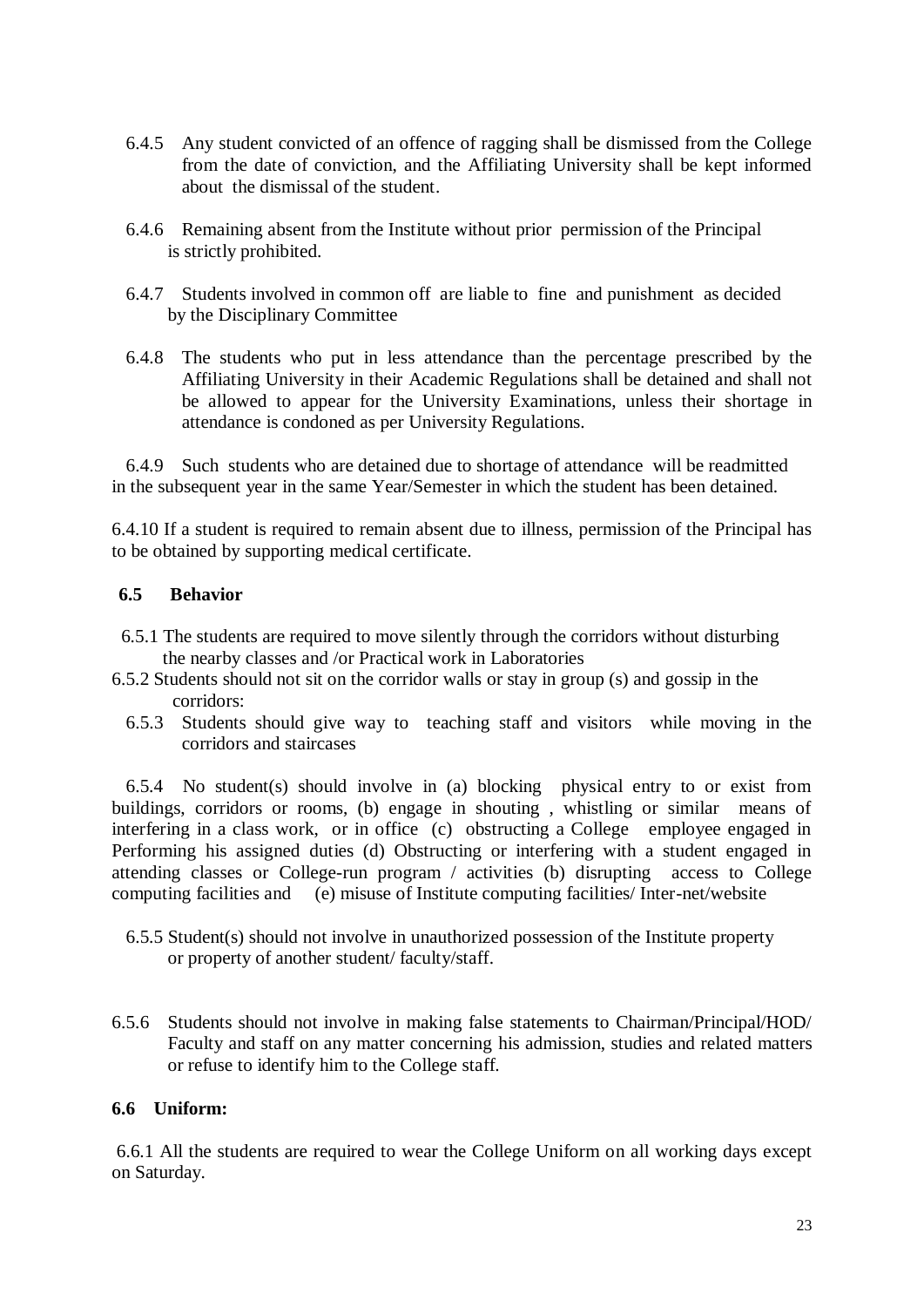## **6.7. Hostel**

- 6.7.1 In case of any problem relating to Hostel, the student is required to contact the Warden first. For any additional help the student should contact the HOD/ Principal
- 6.7.2 Day-Scholars should not enter the Hostel without the permission of the Warden

## **6.8. Academic matters:**

On matters relating to study the student should contact the Class Teacher first. For any other personal grievances /problems the students should contact the H.O.D/ Principal. For any specific problem, the student is free to meet the Chairman of the Institute.

## **6.8 General Awareness:**

- 6.8.1 The students are required to use water and electricity economically in the Hostels/ College.
- 6.8.2 The students should switch off the lights/fans/computers/ equipments while going out of the rooms /Laboratories.
- 6.8.3 Each students should carry the Identity Card issued to him/her by the College and produce the same on demand
- 6.8.4 Students are prohibited to use their personal vehicles to move within the campus as it causes disturbance to the class/Practical work and also causes pollution
- 6.8.5 Students should not involve in defacing the students desks, doors, toilets or walls of the College Buildings.

6.8.6 Smoking / drinking alcohol, chewing of tobacco and spitting are strictly prohibited in the Hostel building and College Campus. If anyone is found indulging in such activities, he is liable for strict disciplinary action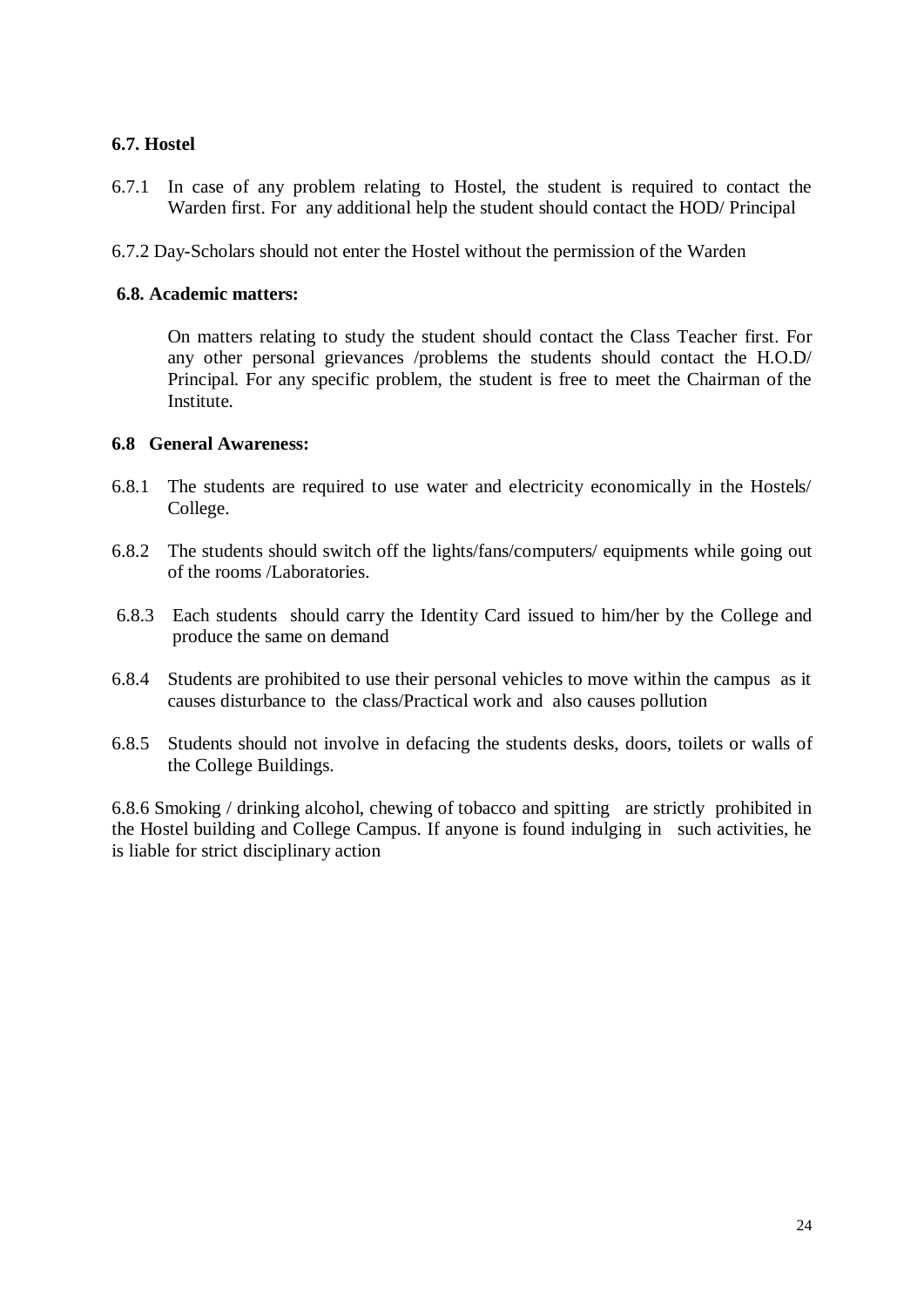## **6.9 Misbehavior**

6.9.1 If any student is found misbehaving with the faculty or staff of the College, misbehaving in the Hostel or College premises, or resort to unfair means which may damage the image of the College, is liable for punishment. :

6.9.2 If a student misbehaves with the security staff, he shall be liable for disciplinary action

## **6.10 Constitution of the Disciplinary Committee**

The Disciplinary Committee shall normally consist of:

- a) Principal
- b) Head of the Department
- c) One Faculty Member of the same Department

In case of serious matters, if required a separate Disciplinary Committee may be constituted by the Chairman of the Institute, depending on the nature of the matter: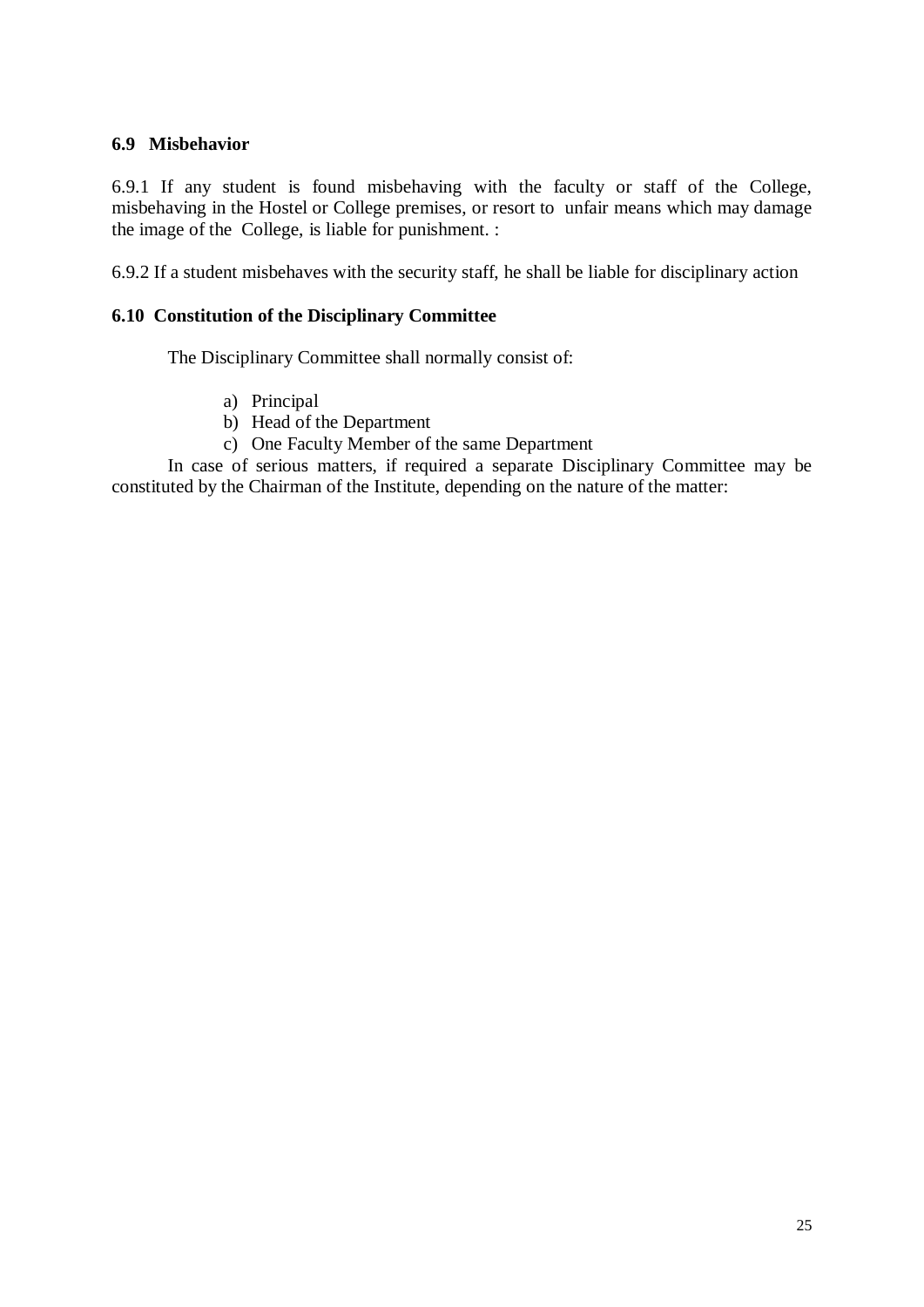#### **CHAPTER 7**

#### **GENERAL REGULATIONS CONDUCT AND DISCIPLINE OF STUDENTS – LEVY OF FINES AND PENALTIES**

### **7.1. FINES & PENALTIES**

For the following acts of misconduct or for sufficient other reasons fines and penalties will be imposed on the students:

- 7.1.1 Disruption of Teaching, examinations, administrative work, co-curricular or extracurricular activities
- 7.1.2 Damaging or defacing the College Property, or the property of other members of the Vikas College of Engineering and Technology or Visitors to the College.
- 7.1.3 Attempting wrongful confinement of faculty, staff, students of the College or creating nuisance inside the Campus
- 7.1.4 Use of abusive and derogatory language or incitement of hatred or violence or any act calculated to further the same
- 7.1.5 Eve teasing or disrespectable behavior towards girl students and women employees inside and outside the College campus
- 7.1.6 Tampering with identity cards /Bus passes/ hall tickets or any other official documents or records and committing forgery
- 7.1.7 Furnishing of false certificate or false information to the College
- 7.1.8 Indulging in acts of gambling in the College Campus
- 7.1.9 Smoking and possessing alcoholic drinks or other intoxicants in the College Premises
- 7.1.10 Tearing of pages, defacing or destroying Library Books and Journals
- 7.1.11. Non-return of Library Books or stealing of Library Books/ journals
- 7.1.12 Damage/ breakage/ theft of laboratory equipment and apparatus
- 7.1.13 Unauthorized occupation of Hostel Rooms, accommodating guests or other persons without the permission of the Warden/ Faculty Member in charge of the Hostel

 7.1.14 Improper behaviour while on industrial tours, while participating in Tech Fests/Seminars being conducted by other Institutions/organizations.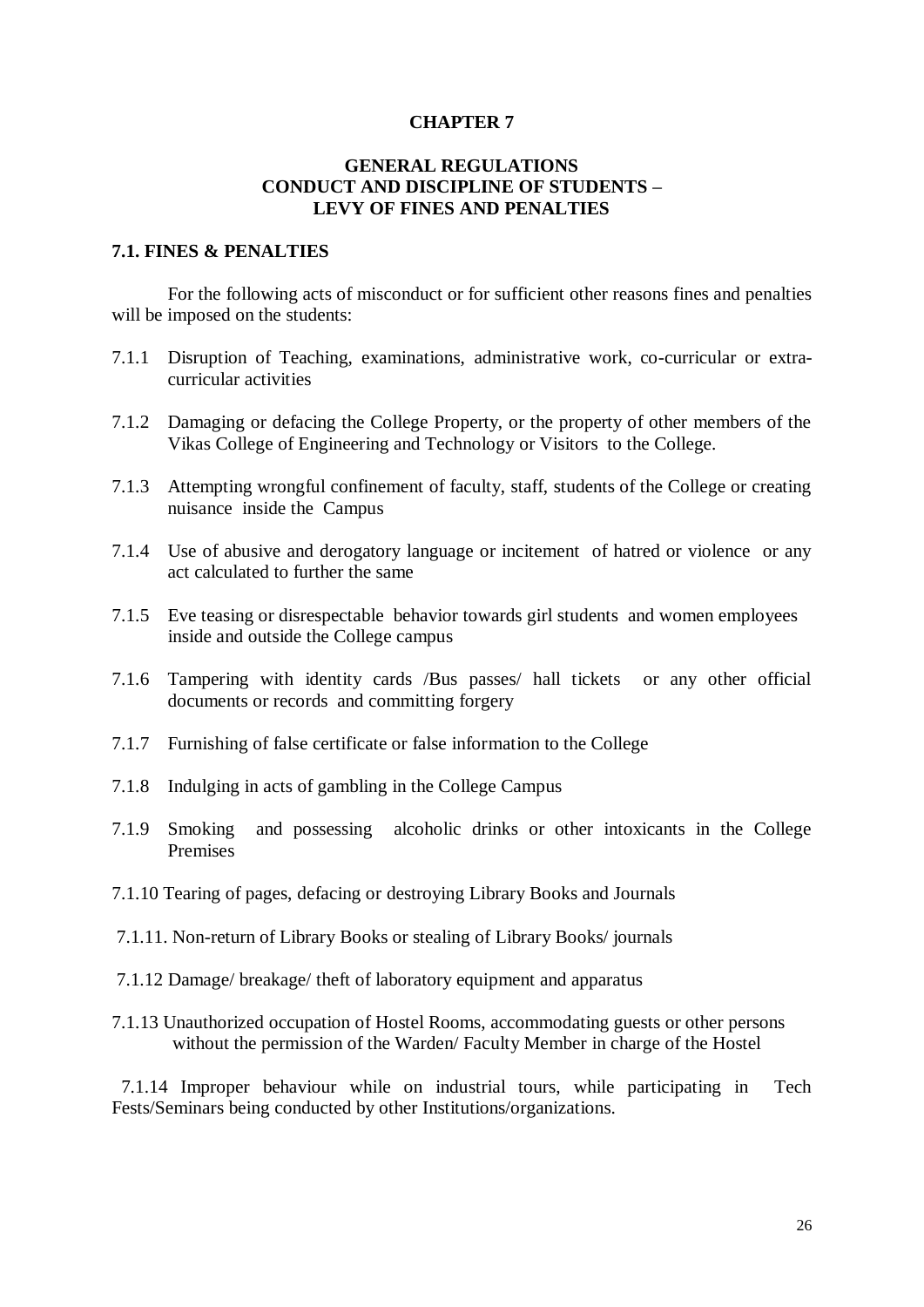7.1.15 Pasting of posters or distributing pamphlets of objectionable nature or writing on walls and disfiguring buildings in the College Campus

7.1.16 Unauthorized or improper use of the College Property, Library , Laboratories, computers, internet and telephones of the College.

 7.1.17 Any other act which may be considered by the Head of the Department / Principal /Chairman to be an act of violation of discipline.

## **7.2. Nature of Penalties**

The following fines and penalties may, for act of indiscipline, or misconduct or for sufficient other reasons, be imposed on a student:

 7.2.1 Fine equivalent to the cost of the equipment, instrument, and apparatus damaged or pilfered by the student. In case of accidental breakage/damage to lab equipments and apparatus in the practical classes the Lab In-charge shall submit a report to the Head of the Department / and Principal for either writing off the cost or for recovery of the cost of the unit from the student.

 7.2.2 For non-return of the Book(s) to the Library on the due date, penalty of Rs.1/- per book per each working day shall be charged from the student.

 7.2.3 If book(s) are not returned after one month from the date of issue by the Librarian, Penalty of Rs. 30/- per month shall be levied on the student(s). In case the book is not returned to the Library within three months, the cost of the book(s) at actual shall be recovered from the student.

 7.2.4. In case of damage or loss of the Book the student will be given the option to either buy at his cost the book of the same author, title and contents or pay the replacement cost of the Book.

7.2.5 For theft or Pilferage of books/Journals from the Library, if after enquiry it is found that a particular student has committed the offence, he shall be fined the cost of the Book or Journal and also additional fine up to 100% cost of the Book or Journal .

7.2.6 For defacing the walls, ceilings etc. in the Hostel Penalty as decided by the Principal on the basis of the report of the Warden shall be imposed on the Hostel-in-mate concerned. For tampering with the electrical fittings, the cost of replacement shall be charged to the occupants of the room at actual cost.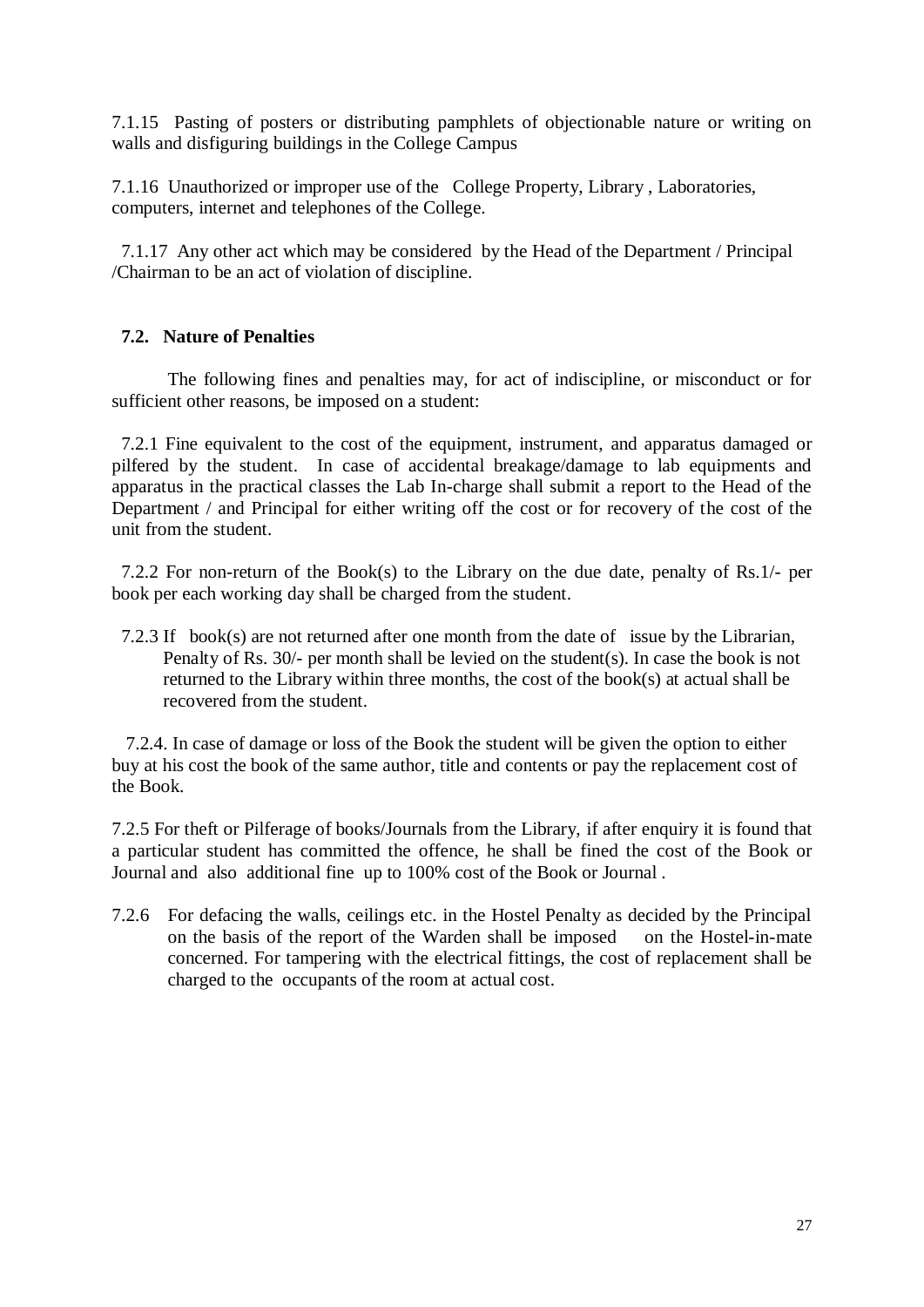7.2.7 For breakage caused to window glass panes etc, the cost of replacement shall be recovered from the concerned occupants of Hostel room at actual cost..

In case of damages caused to furniture and fixtures, computers and other College Property enquiry shall be conducted to fix responsibility for the damage. If it is proved, penalty will be levied on the concerned person by the Principal. The quantum of penalty to be paid shall be determined on the basis of the extent of damage caused and the repairing/rectification/replacement cost involved.

- 7.2.8 For Plucking of fruits/flowers from the College gardens , on the basis of the report of the Security staff, a penalty of Rs 10 to Rs.50/- shall be imposed on the erring person.
- 7.2.9 In other cases of misconduct the following penalties/disciplinary action shall be imposed / taken for minor / major offences: Written warning and information to the Parent/Guardian Suspension from classes for a temporary period Debarring from Unit Test or Examinations.
	- 7.2.10 In case an offence is considered as major offence the Disciplinary Committee will decide the quantum of punishment.
- 7.2.11 These rules are subject to modification from time to time. In all matters, the decision of the Chairman of the College shall be final and binding on the students,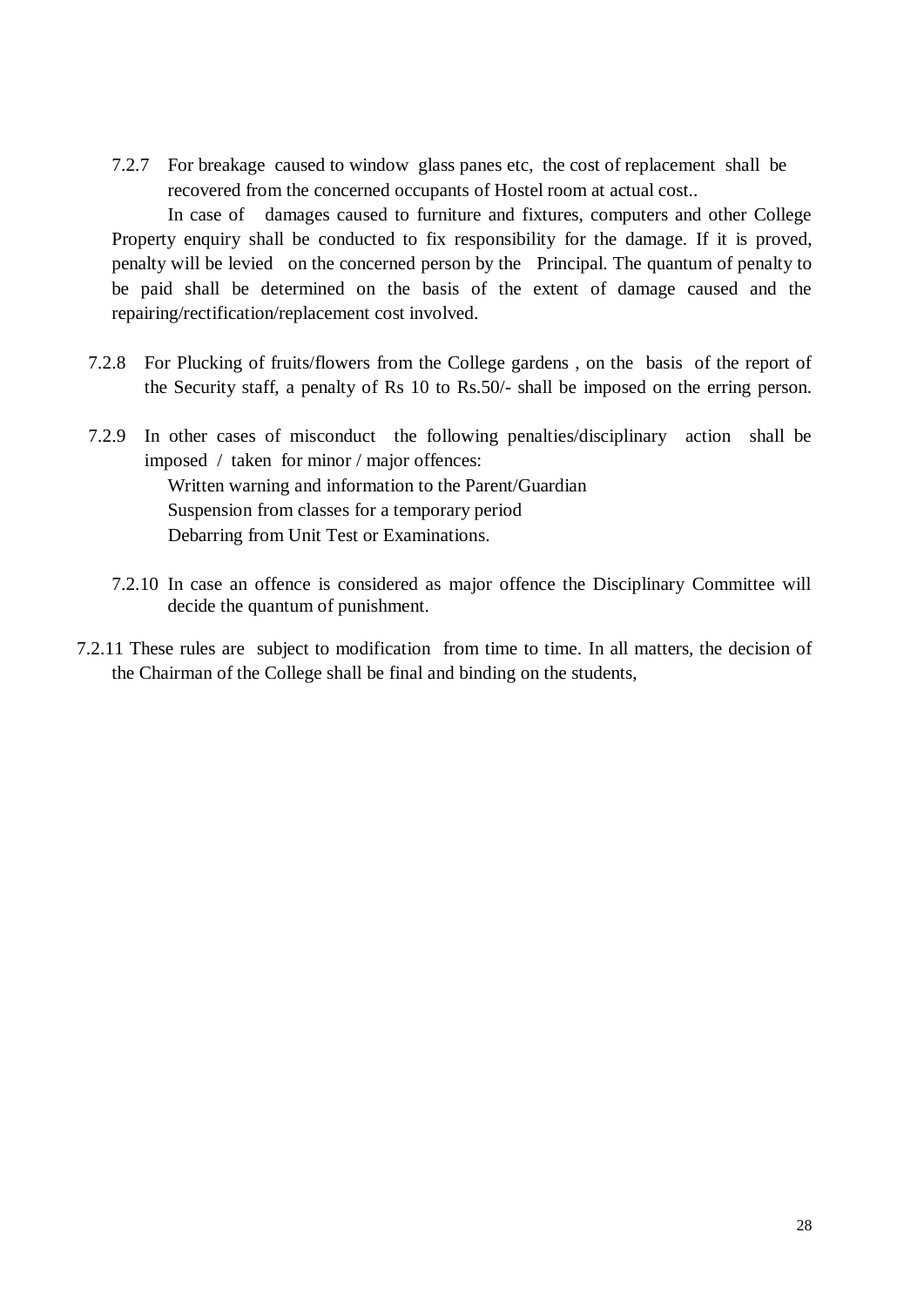# **CHAPTER 8 LIBRARY**

8.1 The Central Library of Vikas College of Engineering and Technology shall be under the administrative control of the Librarian. The Librarian will report to the Principal.

8.2 The Librarian shall be responsible for the day to day administration of the Library. He shall also periodically check the stock of the Library Books/Journals etc and report the details to the Principal, if necessary. He is assisted by Library Assistants in managing the Library.

8.3 Library Advisory Committee:

 There shall be a Library Advisory Committee constituted by the Chairman to review the Functioning and render advise for its overall development.

The Constitution of the Committee shall be:

| Principal | Chairman       |
|-----------|----------------|
| H.O.Ds    | <b>Members</b> |
| Librarian | Convener.      |

8.4. Procedure for procurement of Books:

8.4.1 The list of library books required shall be prepared by the Heads of Departments in consultation with the other faculty members in the Department.

8.4.2 In preparing the list of library books required, it shall be the duty of the teacher concerned to give preference to standard books. Preference shall be given to the books essential for the conduct of classes and teaching as per the syllabus of the Affiliating University.

8.4.3 The Heads of Departments shall send to the Principal the list of Library books required, well in advance for approval, preferably before commencement of the academic year/Semester

8.4.4 The list of books received shall before submission for sanction, be checked carefully by the Librarian with reference to the existing stock of books and the orders pending for supply.

8.4.5 The Principal shall take necessary steps to get financial sanction from the Chairman.

8.4.6 Orders for supply of the books shall be placed through Admins Office of the College at Vijayawada.

8.4.7. The Librarian is responsible for receiving and verifying the books received as per original indent and supplier's Invoices.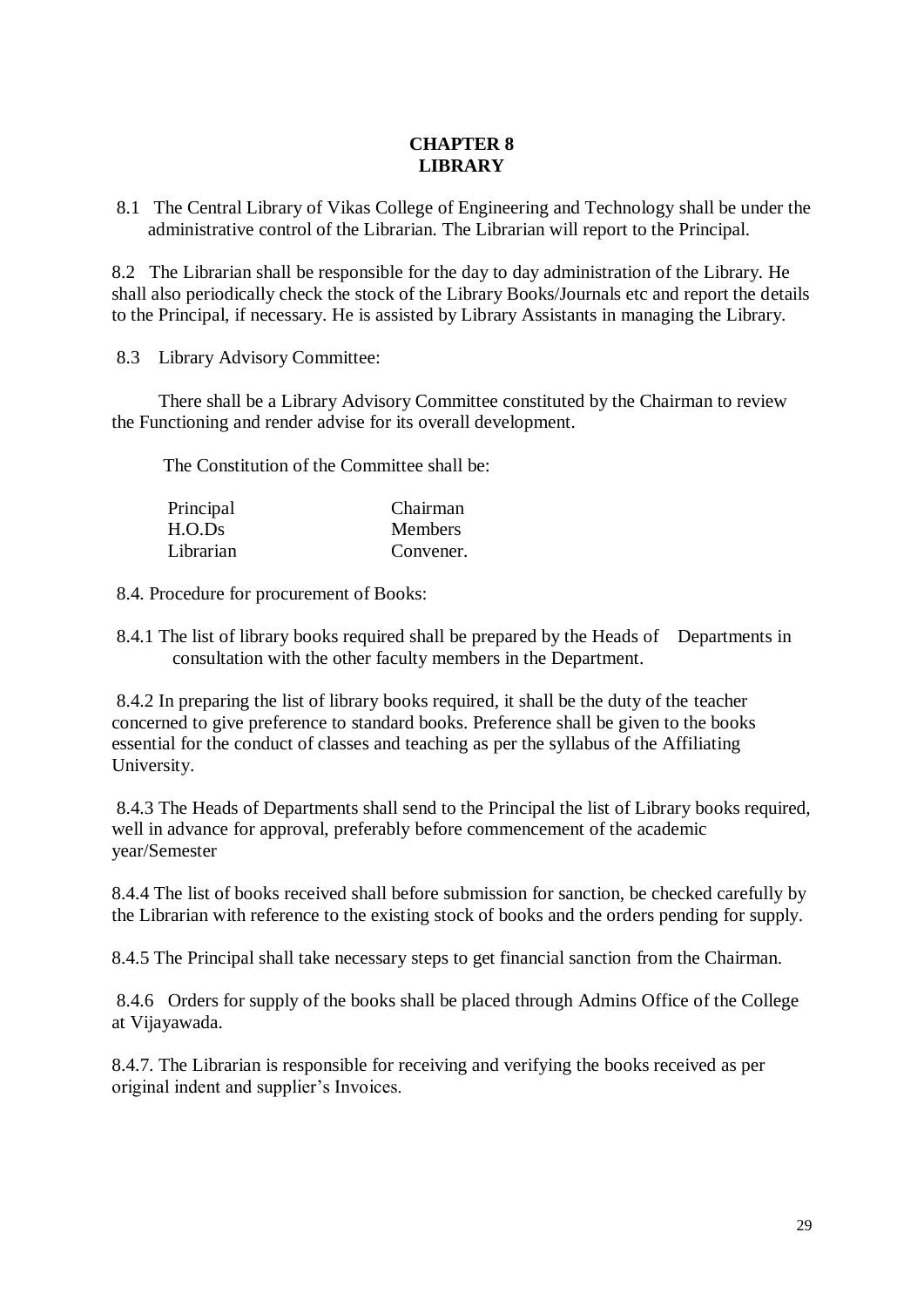8.4.8 The Librarian shall check the Supplier's bills with reference to the Purchase Order and certify the receipt of all the books supplied as per the Bills, and forward the Bills to Accounts Department for releasing payment

8.4.9 All the books procured shall be accessed and placed in the appropriate racks in the Library, for use by the students and faculty and staff

8.4.10 The Librarian shall intimate the concerned departments about the procurement of books as per the list given by them.

8.5 The following Rules and Regulations shall be strictly implemented for smooth and efficient functioning of the Library.

8.5.1 Every student, faculty and staff of the College shall automatically become members of the Vikas College of Engineering and Technology Library. Non-members are not allowed to enter the Library

8.5.2 Books shall be issued / returned from 10.00 AM to 2.00 PM and 2.30 PM to 4.15 PM on all College working days.

8.5.3 Lunch break shall be from 2.00 PM to 2.30 PM

8.5.4 Students entry in to the Library is only on production of identity cards.

8.5.5 Students and staff while selecting the Books shall not misplace the books on the rack from their original position.

8.5.6 The students shall be provided with three books under his passbook and passbook is not transferable.

8.5.7 The Library books shall be given on loan to the students for a period of two weeks and to the teaching staff for a period of four weeks.

8.5.8 Books / Journals are to be borrowed and returned in person.

8.5.9 Books borrowed shall be returned in good condition on or before the due date failing which fine shall be levied as per the rules.

8.5.10 The students can get a borrowed book renewed on or before the due date by presenting the book at the Library counter, provided that there is no demand for the same book. However the books can be renewed once only for two weeks, i.e. a student can keep the book for a maximum period of four weeks and after that it cannot be renewed further.

8.5.11 The faculty members are provided with four books on his passbook and passbook is not transferable.

8.5.12 The non-teaching staff shall be provided with two books.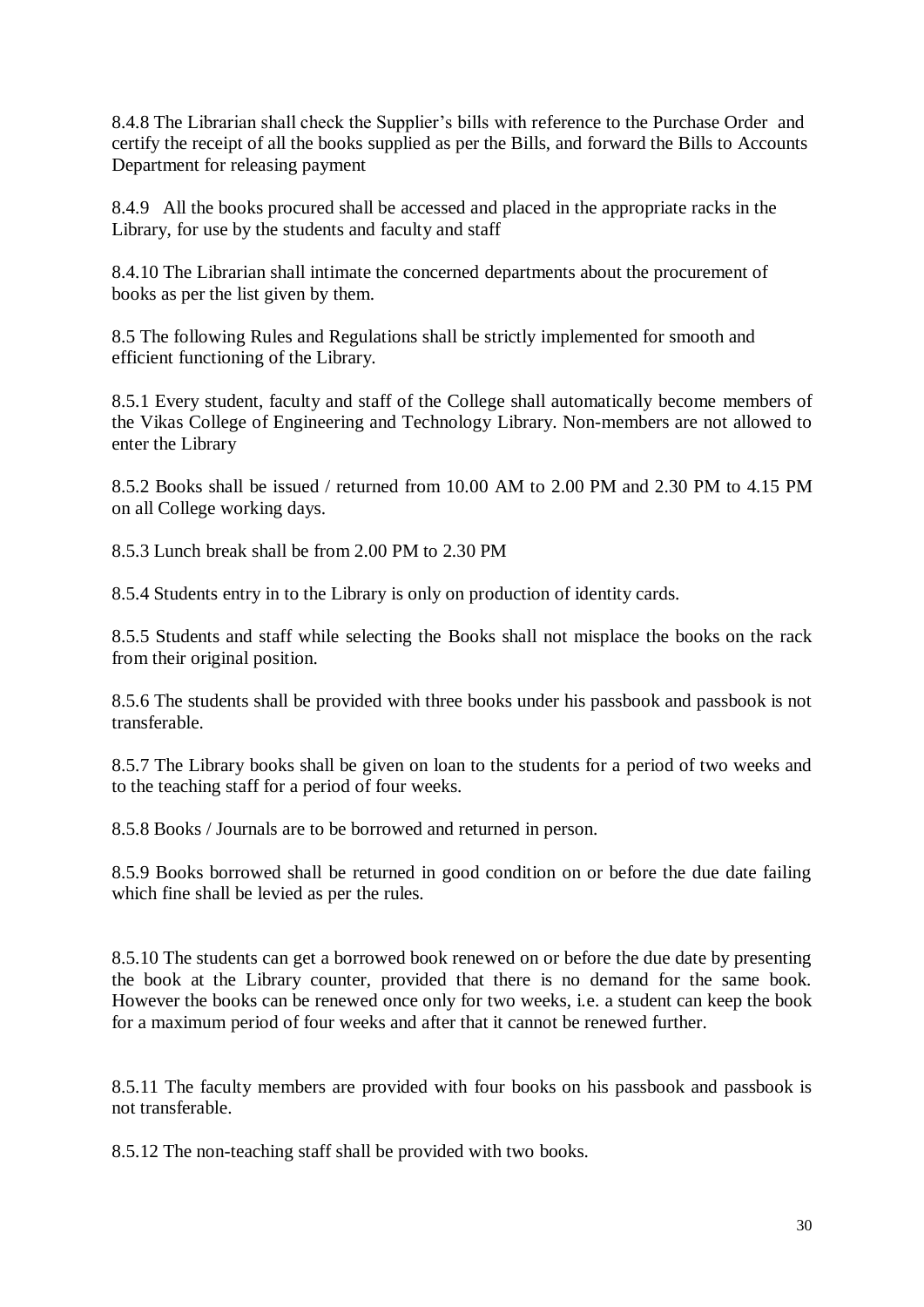8.5.13 The user can also reserve a book which he could not get for a long time by providing all the details of the book at the Library counter with a request for reservation.

8.5.14 The last borrower shall be held responsible for any damage to the book borrowed

. 8.5.15 Borrowed books shall not be permitted inside the Library, unless these are brought for returning to the Library.

8.5.16 When a member ceases to be an employee of the College and/or a student on completion of his period of study in the College should return the books borrowed and the borrower tickets to the Library for issue of 'No-dues" certificate.

8.5.17 If a student or an employee is found stealing the book / journal or indulging in any kind of mutilation, disciplinary action will be taken against him which may include levy of penalty.

8.5.18 Personal belongings such as files, folders, drawing sheets, records, hand bags, printed books etc. shall not be allowed inside the library. The student shall keep his personal belongings outside the library in the place earmarked for this purpose. Only note books are allowed inside the Library.

8.5.18 The premises of the Library shall be kept clean and the users shall not indulge in gossip, leaping or any other acts of indiscipline, strictsilence shall be observed in and around the Library. If any member is found indulging in such activities, necessary action shall be taken against him.

8.5.19 Cell phones should not be used in the Library.

8.5.20 If a student misuses the reading room facility, he may be disallowed to use the reading room facility.

## **8.6 Fines and Penalties**

Fines and penalties shall be levied if a student fails to adhere to the Library Rules, as per Paragraphs 7.2.2, 7.2.3, 7.2.4 and 7.2.5 Chapter 7- General Regulation – Conduct and Discipline of students - Levy of Fines and Penalties.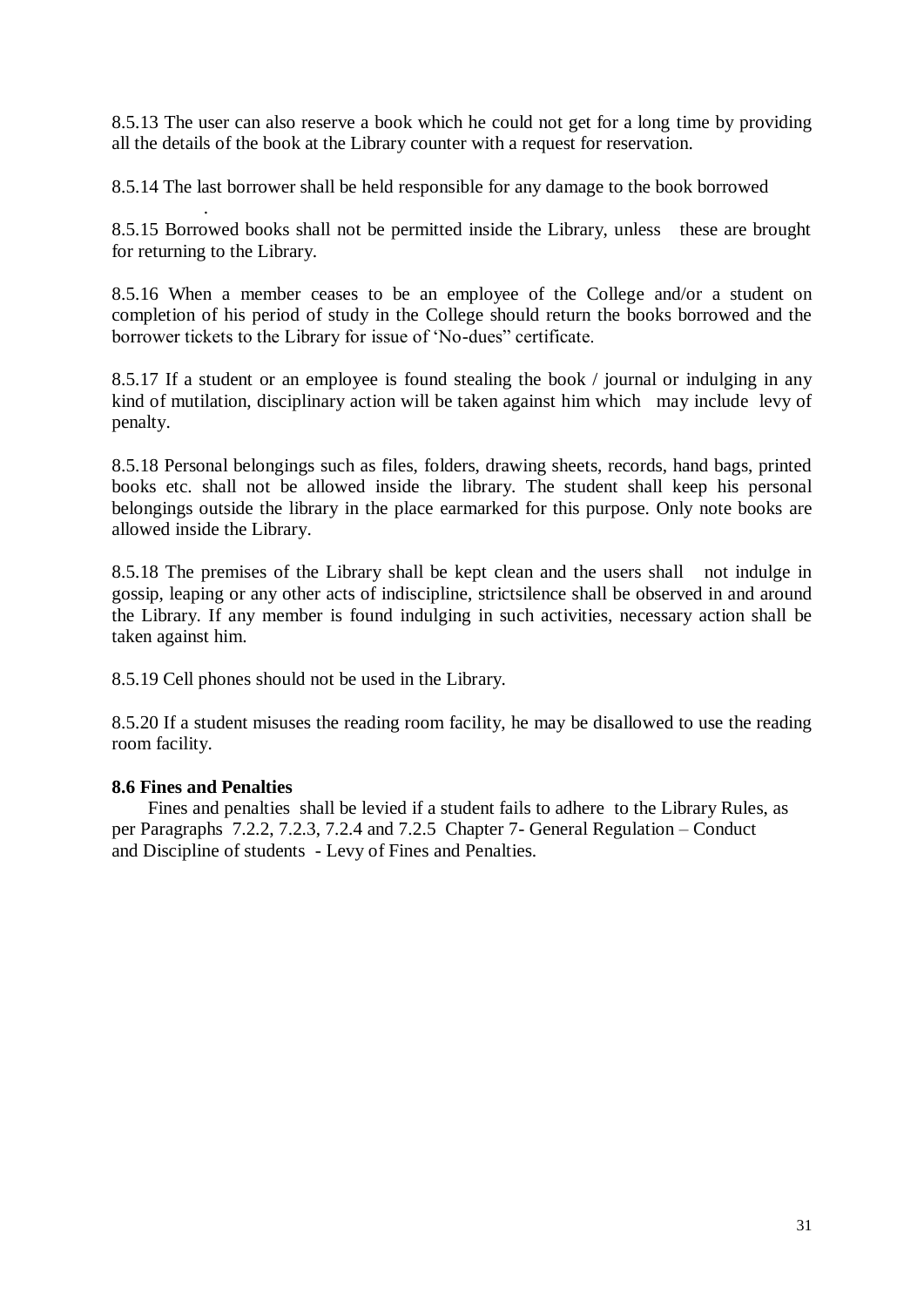# **CHAPTER – 9 HOSTELS**

- 9.1 The Hostel shall be under the administrative control of the Faculty Member In charge and the Warden(s) appointed for the Hostel.
- 9.2 The Warden is responsible for the day-to-day administration of the Hostel and shall periodically check the accounts of the Hostel and report the same to the Faculty Member in charge of the Hostel /Principal.
- 9.3 Hostel Disciplinary Rules:
- 9.3.1 The Warden shall allot the rooms as per availability.
- 9.3.2 No complaints or representations relating to the change of room or roommate will be entertained. However the Hostel administration reserves the right to allow the changes on merits of the case.
- 9.3.3 Unauthorized changing of rooms without the permission of the Warden shall be treated as misconduct and necessary action will be initiated against those found guilty.
- 9.3.4 The Hostel inmates should keep their rooms neat and tidy and should not damage the walls with writings, drawings and paintings etc. Failing which penalty shall be imposed.
- 9.3.5 The Hostel in mates should not tamper with the electrical fittings or wiring. The cost of replacement / repairs shall be charged to the occupants of the room.
- 9.3.6 Usage of Cell phones, tape recorders, mini TVs, transistors, electrical stoves, water heaters, iron boxes etc. is strictly prohibited. Any one found misusing electricity for such purposes is liable for expulsion from the Hostel with a fine.
- 9.3.7 Each hostel in mate shall surrender the room in person at the end of the academic session to the Warden.
- 9.3.8 If the Hostel in mate leaves the hostel without intimation, the Warden shall break the lock. In the presence of the Faculty Member in charge of the Hostel/ Principal and take possession of the room and allot the same to another student. In such case, the absentee shall not complain of loss of any of his belongings.
- 9.3.9 The Hostel in mates shall not indulge in ragging or in any such activity, which may cause inconvenience, embarrassment or hurt the feelings of other inmates and dayscholars. Any student found ragging would be dealt with seriously as per rules prescribed for prevention of ragging.
- 9.3.10 Smoking, consumption of alcohol or drugs in the premises is strictly prohibited.
- 9.3.11 The hostel in mates shall not engage any employee to do any errands for them or to demand any special service from the employees.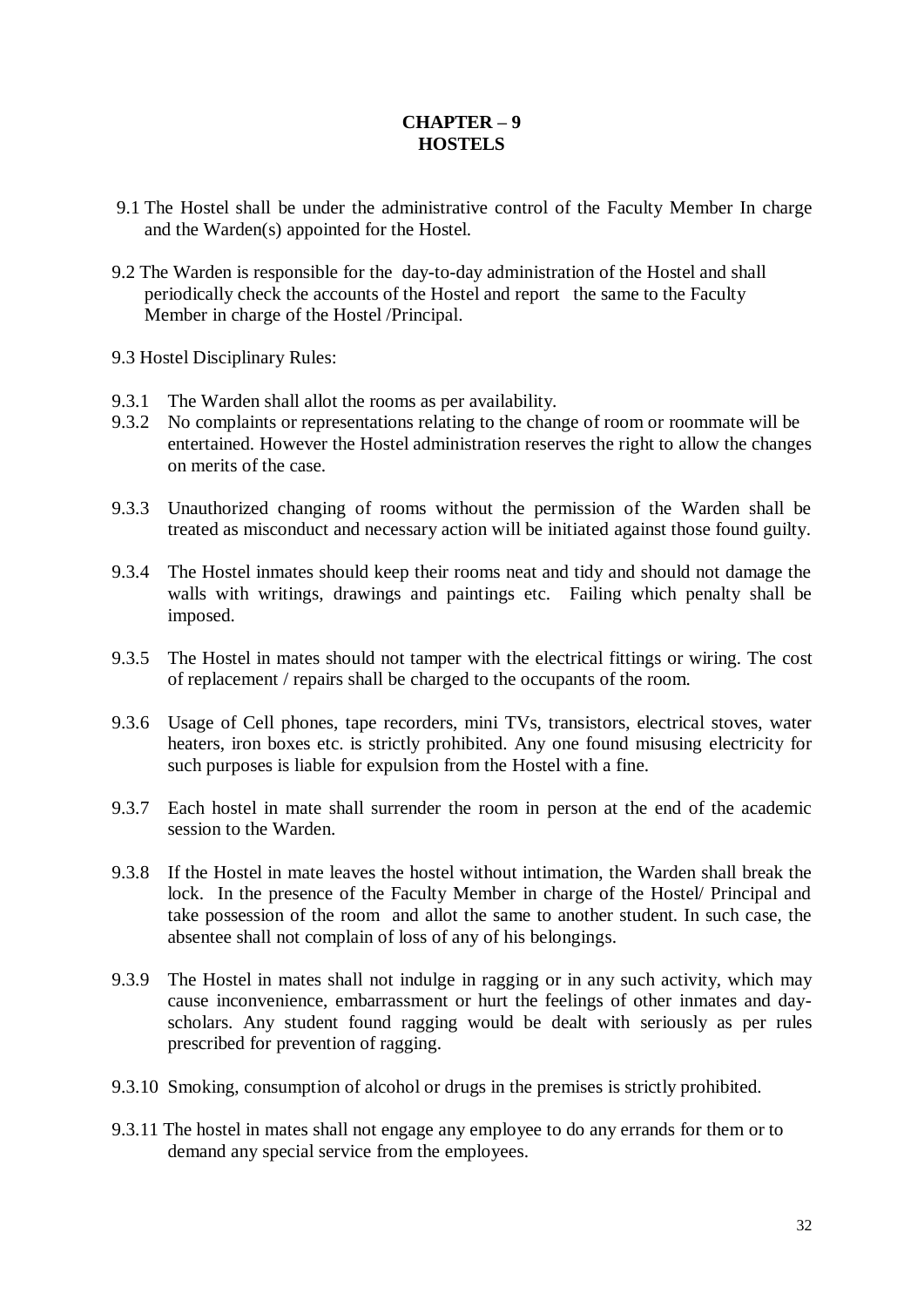9.3.12 The hostel in mates should not resort to ill-treat or misbehave with any employee of the Hostel / College.

9.3.13 The Hostel in mates shall not celebrate any religious functions orrituals or to invite any outside person for holding communal discourses etc in the rooms or premises of the Hostel.

9.3.14 The Hostel in mates are not allowed to accommodate any non-borders in their rooms. Any inmate found to violate this rule shall be asked to leave the Hostel.

9.3.15 The Hostel inmates, in case of sickness, shall immediate report himself to the Warden who shall take necessary steps for their medical treatment. In forming the parents, providing special food as suggested by the doctors etc.

9.3.16 Sick students have to apply for room service with the approval from the Warden.

9.3.17 Arms or inflammable or objectionable materials should not be kept in the Hostel room The Warden is at liberty to check the rooms. In case any such material is found in the Hostel room the inmate(s) disciplinary action will be taken against them.

9.3.18 the entire Hostel in mates are required to make entry of their movements in the Movement Register kept at the entrance gate of the Hostel. Prior permission is required to be taken by the inmates before going out of the Hostel from the appropriate authority.

9.3.19 The in mates shall produce their identity cards whenever required by the Hostel administration.

9.3.20 The Hostel in-mates are strictly responsible for the safe keeping of their belongings. They are permitted to use their locks to secure their rooms.

9.3.21 The Hostel administration shall not take any responsibility for the misbehavior of the inmates outside the Hostel premises.

9.3.22 Breakfast and meals shall be served in the Mess /Canteen as per timings notified.

9.3.23 Any complaints regarding Mess shall be brought to the notice of the Vice Principal / Principal through Warden.\

9.3.24 The Hostel in mates should not enter in to the Mess Kitchen or Store room in the Hostel

#### **9.4 Fines and Penalties**

Fines and penalties shall be levied if a student fails to adhere to the Hostel Rules, as per relevant Paragraphs Chapter 7- General Regulation – Conduct and Discipline of students - Levy of Fines and Penalties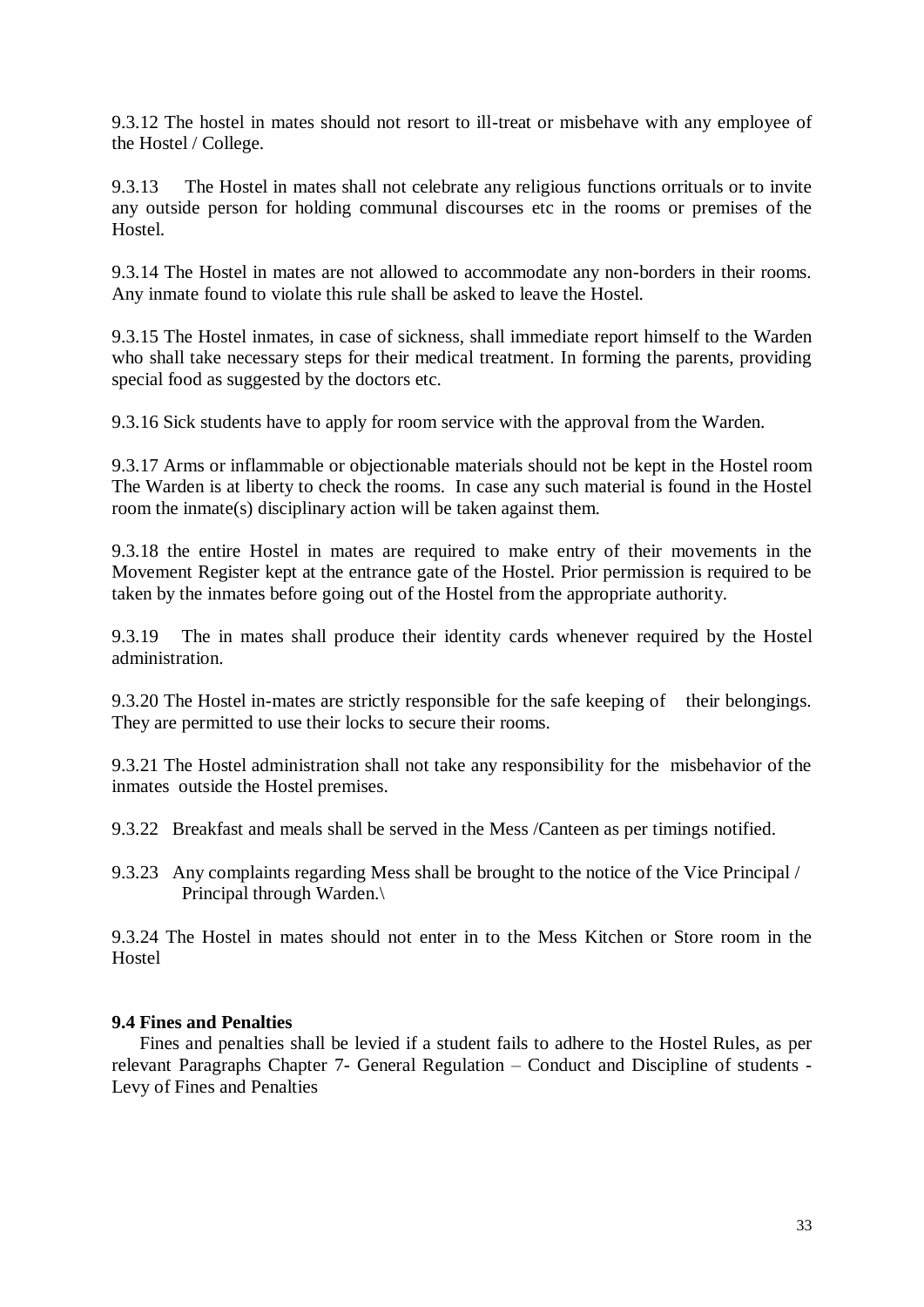#### **CHAPTER 10 GRIEVANCE REDRESSEL PROCEDURE**

10.1The aim is to settle or redress individual grievances of faculty, staff and students promptly, fairly by methods acceptable to all parties.

10.1.1 The grievances to which this part applies are ones by members of the faculty, Non-

 Teaching (Technical), Non-teaching administrative staff or other is supporting staff, concerning their appointments or employment where the grievances relate:

- i) to matters affecting themselves as individuals; or
- ii) to matters affecting their personal dealings or relationship with other staff of the College or students.
- 10.1.2 If other remedies within the faculty, staff, department or other similar area have been exhausted the member of the staff may raise the matter with the Head of the Department or other similar area.
- 10.1.3 If the staff member is dissatisfied with the result of approach 10.1.2, or if the grievance is directly concerns the Head of the Department, the staff member may approach the Principal for redress of his grievance.
- 10.1.4 If the Principal feels that the grievance is trivial or invalid, he will take no action upon it. If it is felt by the Principal that the grievance needs redress, he shall inform the staff member. And the Grievance Committee accordingly.
- 10.1.5 If the Principal does not reject the complaint, he shall decide whether it would be appropriate, having regard to the interests of justice and fairness, for him to seek to dispose it of informally If he so decides, he shall notify the member and proceed accordingly.
- 10.2 Grievance Committee Procedure:
- 10.2.1 If the grievance is not disposed of informally under paragraph 7.1.5, the Principal shall refer the matter to the Grievance Committee.
- 10.2.2 The Grievance Committee to be appointed by the principal shall comprise :

| Principal                | Chairman    |
|--------------------------|-------------|
| <b>Senior Professors</b> | Two-Members |

- 10.3 The procedure in connection with the consideration and determination of grievances shall be dealt with in such a way so as to ensure that the aggrieved person or any person against whom the grievance lies shall have the right to be heard at a hearing.
- 10.4 The Committee shall inform the Principal and or Chairman whether the grievance is or is not well-found and if it is well found, the Committee shall make such proposals for the redress of the grievance as it sees fit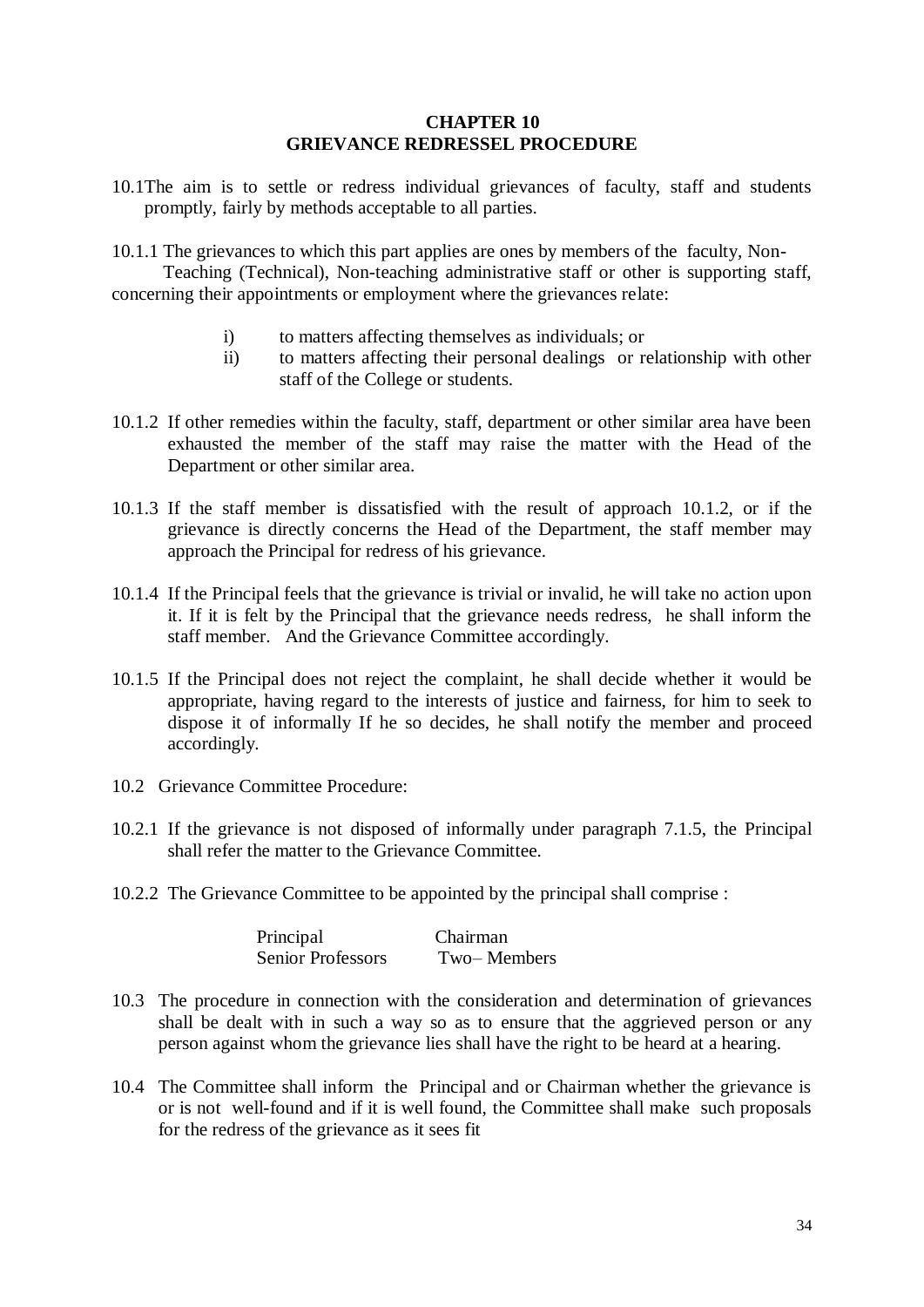- 10.5 If the aggrieved person is not satisfied, he can approach the Chairman of the Institution. If the nature of the problem is of higher magnitude and needs any policy decision, this will be referred to the Governing Body for a decision.
- 10.6 The grievances to which this part applies are ones by students concerning their studies or other areas, where those grievances relate :
	- i) to matters affecting themselves as individuals
	- ii) to matters relating to studies/teaching /examinations
	- iii) to matters affecting by the services of the College Staff/Departments
	- iv) to matters affecting their personal dealings or relationships with other students, faculty and staff.
- 10.6.1 If other remedies within the faculty, staff and students or other similar area are exhausted, the aggrieved student may raise the matter with the Head of the academic department.
- 10.6.2 If the aggrieved student is dissatisfied with the result of his approach. He can approach the Principal for redress of the grievance.
- 10.6.3 If the aggrieved student is still not satisfied, he can drop a letter in the grievance box available in the Main Building which is kept under lock and key.
- 10.6.4 One of the Grievance Committee member opens the box every day, collects the letters and places before the Grievance Committee for redress of the grievance(s)
- 10.6.5 If the aggrieved student is still dissatisfied, he can approach the Chairman for redress of his grievance.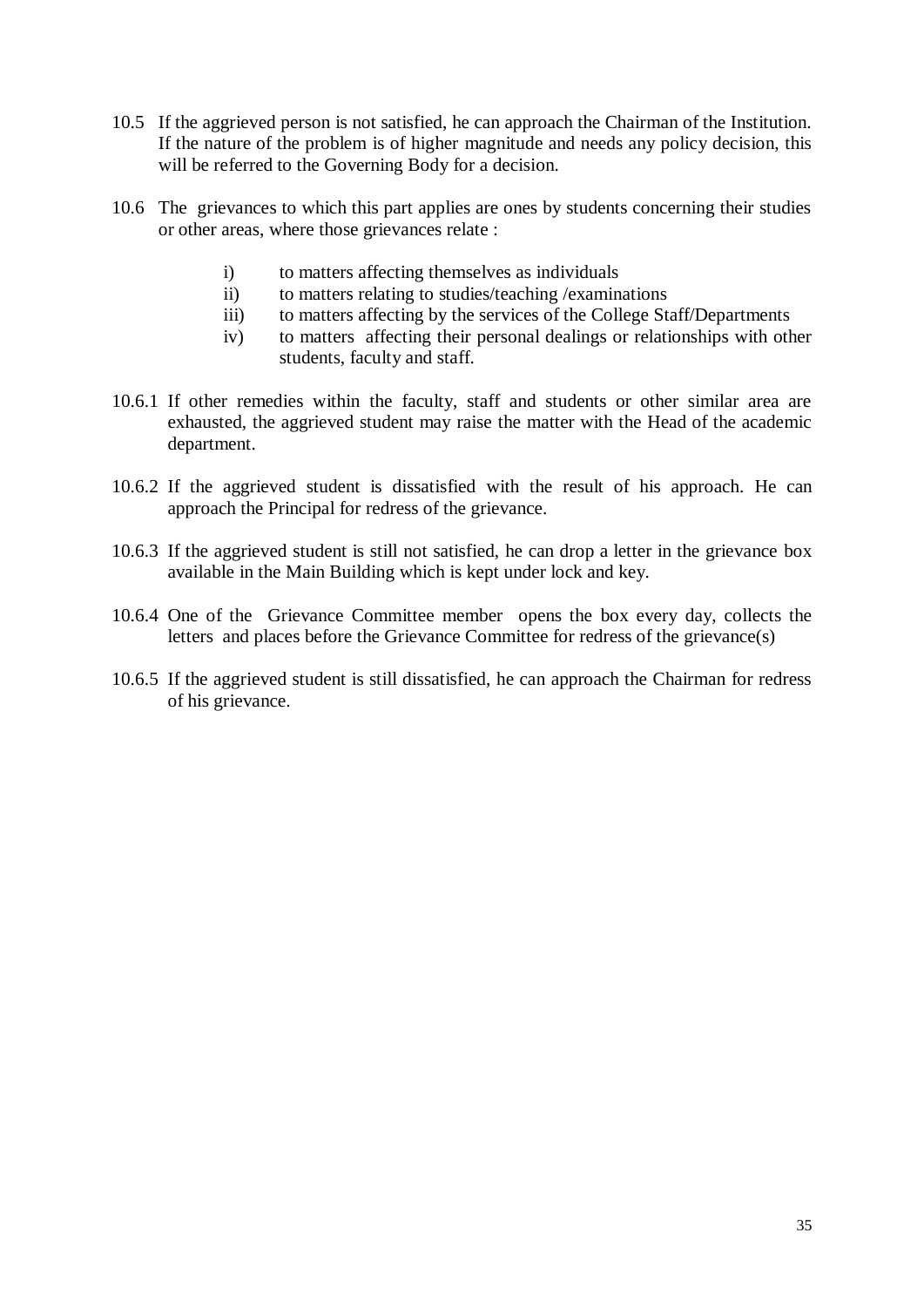## **CHAPTER-11 PURCHASE & STORES PROCEDURE**

# **11.1. Purchase Procedure**

- 11.1.1. Separate indent shall be raised by the Departments for different categories of Items. After seeking the approval of Chairman, quotation will be invited by:
	- i) Academic Departments for Lab equipment, software, instruments etc from the know/reputed Suppliers as per the specifications:
	- ii) Other items like Computers, furniture & fixtures, Stores, stationary, etc Admin Office will process the indents for purchase.
	- iii) Stores items required for electrical and civil maintenance work of the College Buildings are raised by the Engineers in-charge of the maintenance work. These indents are processed for procurement by the Admin Office.

11.1.2. After receiving the quotation enders, these will be opened on the due date and scrutinized by the concerned Departments / Purchase Committee and purchase proposals submitted to Chairman for approval, after taking in to consideration the specifications, price, warranty, terms of delivery etc.

11.1.3 Purchase Orders will be placed by the Departments. After receipt of the lab equipments, instruments etc. these will be inspected either before or after installation and commissioning by the supplier, as the case may be, by the concerned Faculty Members in charge of the Laboratories/workshops

11.1.4 After inspection and acceptance of the equipments, instruments etc, the invoices of the suppliers are duly certified by the Departments and forwarded to the Accounts Department for releasing payment to the suppliers.

# **11.2 Stores Procedure**

11.2.1 Shortage or rejections: The rejected materials after inspection should be kept aside and the supplier should be informed immediately by the Department. Shortages/ damage found on opening the consignment at site should be intimated at once to the suppler concerned so that the supplier can replace the short/damaged items/parts and/or for getting the stores surveyed for lodging insurance claims if any by the supplier.,

11.2.2 All equipments, instruments and other materials received in the Departments should be entered in the Department Stock Register. The date of receipt, supplier's Challan / Bill No and date, quantity received and price should be mentioned in the Stock Register.

11.2.3 Stores items procured for electrical and civil maintenance work of the College Buildings, will be received, stored and accounted for in a separate stores by the Engineers incharge of the maintenance work